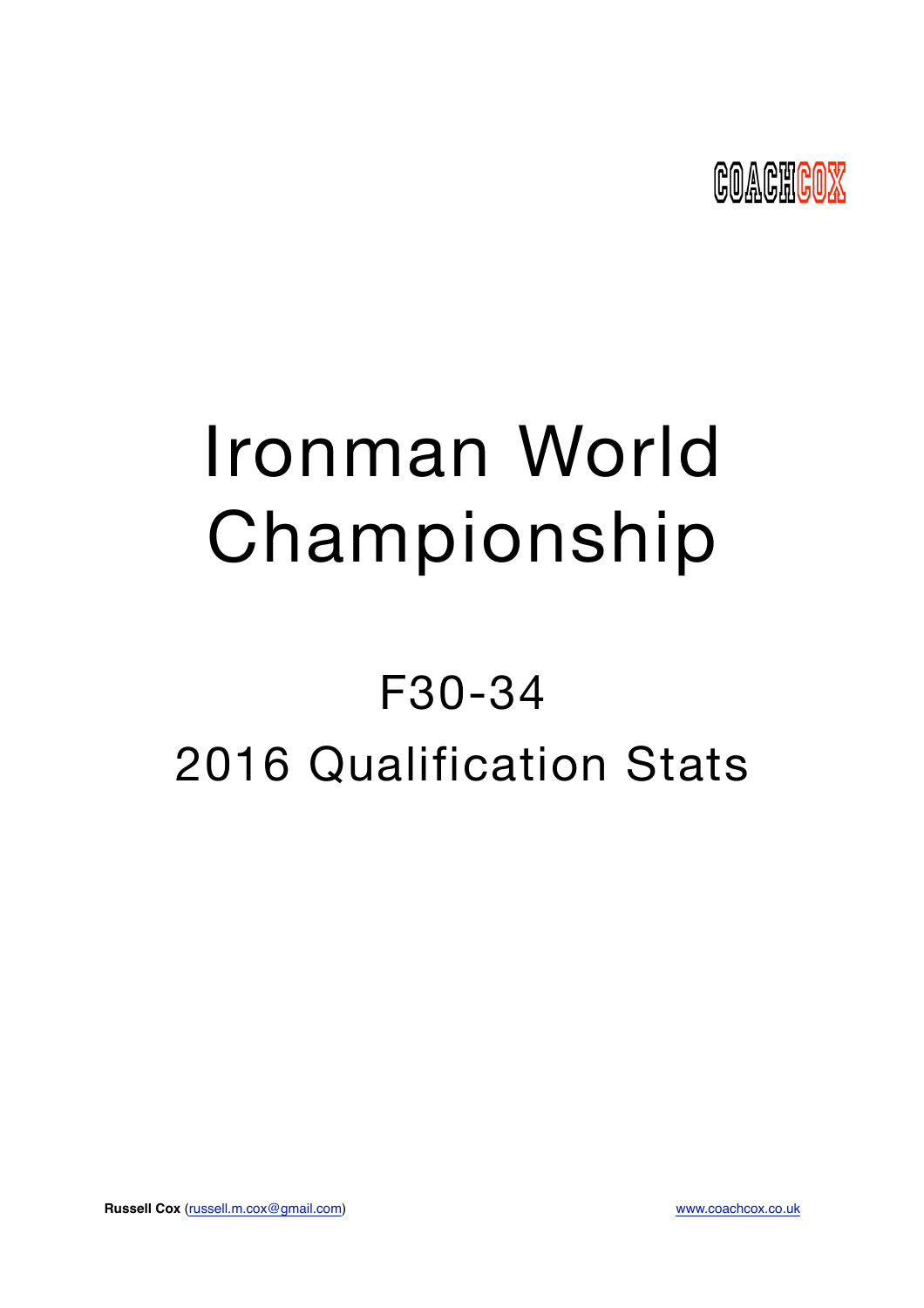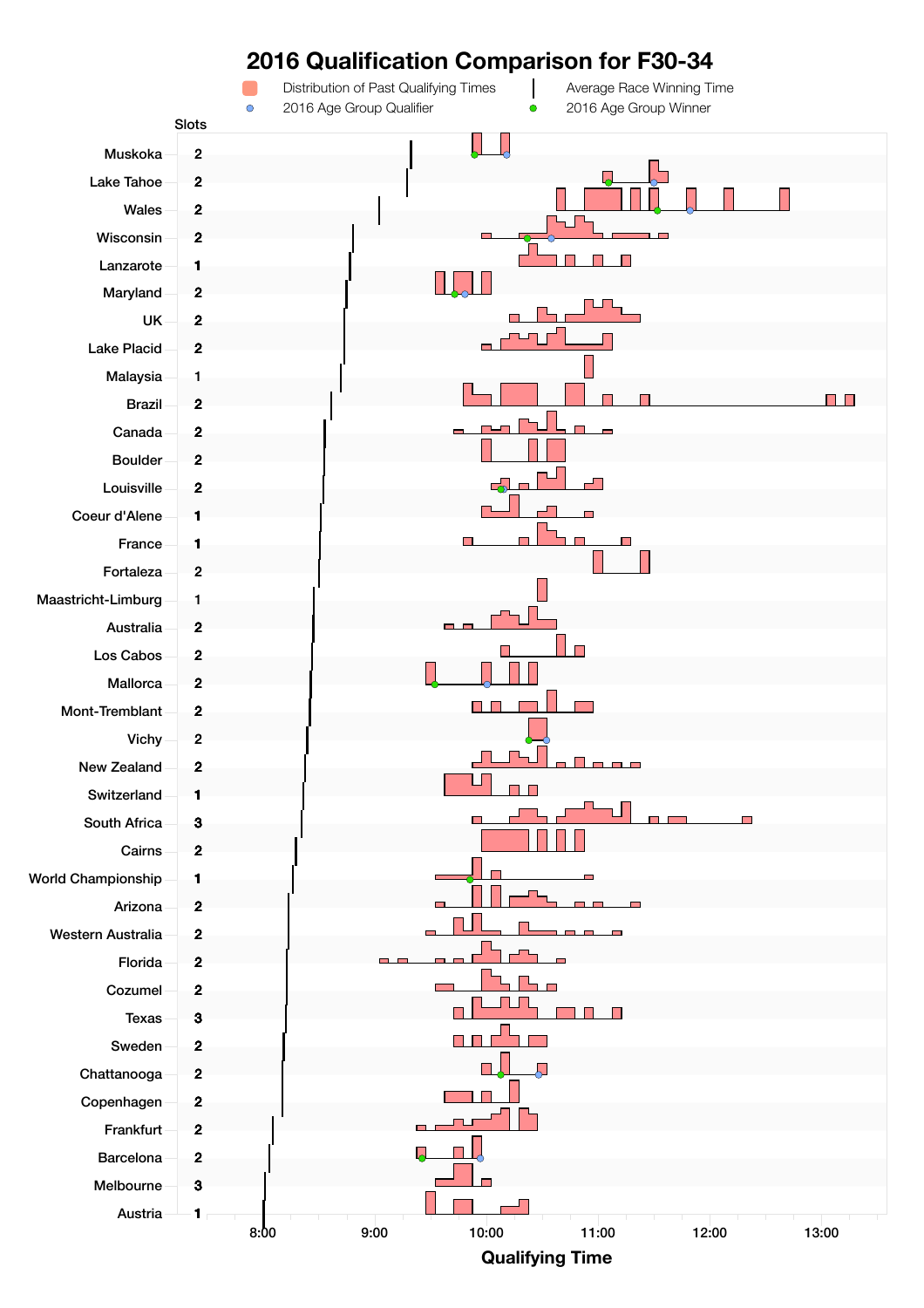## F30-34 Past Qualifying Times

## **Ironman Vichy (2 Kona Slots)**

| Year    | <b>Female Winning Time</b> | <b>Age Group Winning Time</b> | 2nd Place Age Group Time |
|---------|----------------------------|-------------------------------|--------------------------|
| 2015    | 9:25:27                    | 10:22:46                      | 10:32:16                 |
| Average | 9:25:27                    | 10:22:46                      | 10:32:16                 |

#### **Ironman Muskoka (2 Kona Slots)**

| Year    | <b>Female Winning Time</b> | <b>Age Group Winning Time</b> | 2nd Place Age Group Time |
|---------|----------------------------|-------------------------------|--------------------------|
| 2015    | 9:53:37                    | 9:53:37                       | 10:10:52                 |
| Average | 9:53:37                    | 9:53:37                       | 10:10:52                 |

#### **Ironman Wisconsin (2 Kona Slots)**

| Year    | <b>Female Winning Time</b> | <b>Age Group Winning Time</b> | 2nd Place Age Group Time |
|---------|----------------------------|-------------------------------|--------------------------|
| 2003    | 9:46:28                    | 11:01:11                      | 11:16:16                 |
| 2004    | 10:05:40                   | 10:57:25                      | 11:07:37                 |
| 2005    | 10:11:22                   | 11:23:03                      | 11:35:09                 |
| 2006    | 10:01:22                   | 10:54:43                      | 11:20:31                 |
| 2007    | 9:37:03                    | 10:43:45                      | 10:51:26                 |
| 2008    | 9:47:25                    | 10:33:37                      | 10:38:24                 |
| 2009    | 9:43:59                    | 10:39:52                      | 10:52:21                 |
| 2010    | 9:27:26                    | 10:31:04                      | 10:35:30                 |
| 2011    | 9:41:03                    | 10:48:51                      | 10:51:43                 |
| 2012    | 9:34:35                    | 10:25:20                      | 10:35:34                 |
| 2013    | 9:47:07                    | 10:47:14                      | 10:55:36                 |
| 2014    | 9:30:08                    | 10:02:09                      | 10:41:40                 |
| 2015    | 10:08:05                   | 10:21:57                      | 10:34:49                 |
| Average | 9:47:49                    | 10:42:19                      | 10:55:07                 |

#### **Ironman Wales (2 Kona Slots)**

| Year    | <b>Female Winning Time</b> | <b>Age Group Winning Time</b> | 2nd Place Age Group Time |
|---------|----------------------------|-------------------------------|--------------------------|
| 2011    | 10:15:23                   | 10:40:58                      | 11:09:00                 |
| 2012    | 9:45:09                    | 10:54:12                      | 11:06:30                 |
| 2013    | 9:51:21                    | 11:00:01                      | 11:18:31                 |
| 2014    | 10:57:26                   | 12:12:26                      | 12:40:02                 |
| 2015    | 9:56:31                    | 11:31:49                      | 11:49:20                 |
| Average | 10:09:10                   | 11:15:53                      | 11:36:40                 |

#### **Ironman Lake Tahoe (2 Kona Slots)**

| Year    | <b>Female Winning Time</b> | <b>Age Group Winning Time</b> | 2nd Place Age Group Time |
|---------|----------------------------|-------------------------------|--------------------------|
| 2013    | 9:58:53                    | 11:30:23                      | 11:32:59                 |
| 2015    | 10:28:55                   | 11:05:34                      | 11:29:55                 |
| Average | 10:13:54                   | 11:17:58                      | 11:31:27                 |

#### **Ironman Mallorca (2 Kona Slots)**

| Year    | <b>Female Winning Time</b> | <b>Age Group Winning Time</b> | 2nd Place Age Group Time |
|---------|----------------------------|-------------------------------|--------------------------|
| 2014    | 9:24:17                    | 10:13:33                      | 10:24:16                 |
| 2015    | 9:24:48                    | 9:32:17                       | 10:00:21                 |
| Average | 9:24:32                    | 9:52:55                       | 10:12:18                 |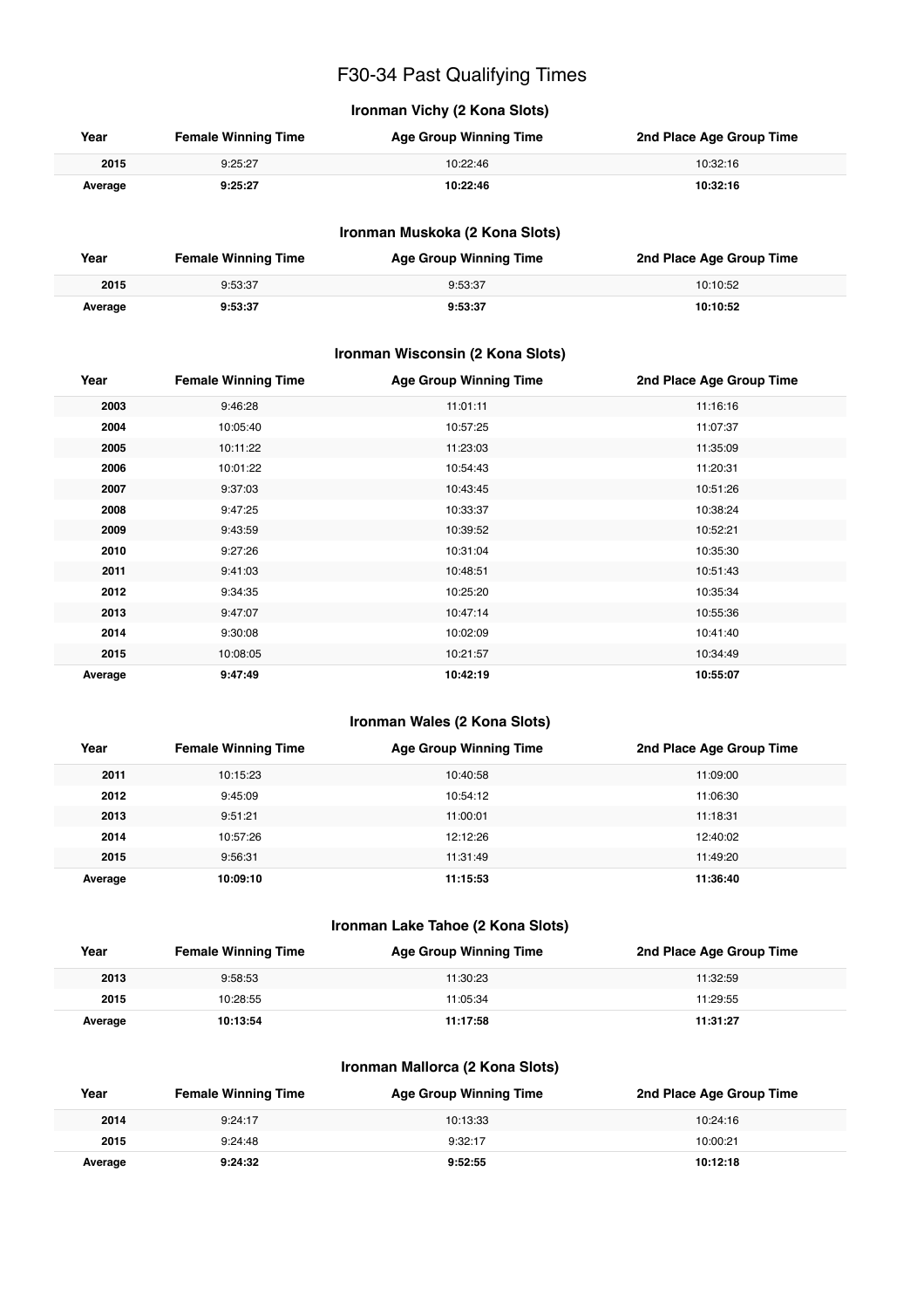#### **Ironman Chattanooga (2 Kona Slots)**

| Year    | <b>Female Winning Time</b> | <b>Age Group Winning Time</b> | 2nd Place Age Group Time |
|---------|----------------------------|-------------------------------|--------------------------|
| 2014    | 8:54:55                    | 10:00:50                      | 10:08:00                 |
| 2015    | 8:56:00                    | 10:07:40                      | 10:28:02                 |
| Average | 8:55:27                    | 10:04:15                      | 10:18:01                 |

## **Ironman Barcelona (2 Kona Slots)**

| Year    | <b>Female Winning Time</b> | <b>Age Group Winning Time</b> | 2nd Place Age Group Time |
|---------|----------------------------|-------------------------------|--------------------------|
| 2014    | 8:49:21                    | 9:43:18                       | 9:53:07                  |
| 2015    | 8:46:44                    | 9:25:25                       | 9:56:43                  |
| Average | 8:48:02                    | 9:34:21                       | 9:54:55                  |

## **Ironman World Championship (1 Kona Slots)**

| Year    | <b>Female Winning Time</b> | <b>Age Group Winning Time</b> |
|---------|----------------------------|-------------------------------|
| 2004    | 9:50:04                    | 10:55:01                      |
| 2005    | 9:09:30                    | 10:07:05                      |
| 2006    | 9:18:31                    | 10:05:58                      |
| 2007    | 9:08:45                    | 9:56:21                       |
| 2008    | 9:06:23                    | 9:55:52                       |
| 2009    | 8:54:02                    | 9:46:26                       |
| 2010    | 8:58:36                    | 9:55:19                       |
| 2011    | 8:55:08                    | 9:37:09                       |
| 2012    | 9:15:54                    | 9:53:50                       |
| 2013    | 8:52:14                    | 9:40:15                       |
| 2014    | 9:00:55                    | 9:53:23                       |
| 2015    | 8:57:57                    | 9:51:10                       |
| Average | 9:07:19                    | 9:58:09                       |

### **Ironman Louisville (2 Kona Slots)**

| Year    | <b>Female Winning Time</b> | <b>Age Group Winning Time</b> | 2nd Place Age Group Time |
|---------|----------------------------|-------------------------------|--------------------------|
| 2007    | 9:23:22                    | 10:27:45                      | 10:34:45                 |
| 2008    | 9:54:17                    | 10:38:56                      | 11:00:46                 |
| 2010    | 9:33:15                    | 10:04:28                      | 10:39:30                 |
| 2011    | 9:38:14                    | 10:20:44                      | 10:41:58                 |
| 2012    | 9:36:27                    | 10:54:16                      | 10:58:47                 |
| 2013    | 9:29:02                    | 10:28:46                      | 10:32:30                 |
| 2014    | 9:31:19                    | 10:28:28                      | 10:40:23                 |
| 2015    | 10:00:04                   | 10:07:43                      | 10:09:18                 |
| Average | 9:38:15                    | 10:26:23                      | 10:39:44                 |

## **Ironman Maryland (2 Kona Slots)**

| Year    | <b>Female Winning Time</b> | <b>Age Group Winning Time</b> | 2nd Place Age Group Time |
|---------|----------------------------|-------------------------------|--------------------------|
| 2014    | 9:26:02                    | 9:35:28                       | 9:58:24                  |
| 2015    | 9:42:56                    | 9:42:56                       | 9:48:26                  |
| Average | 9:34:29                    | 9:39:12                       | 9:53:25                  |

## **Ironman Los Cabos (2 Kona Slots)**

| Year    | <b>Female Winning Time</b> | Age Group Winning Time | 2nd Place Age Group Time |
|---------|----------------------------|------------------------|--------------------------|
| 2013    | 9:35:34                    | 10:39:08               | 10:49:03                 |
| 2014    | 9:16:43                    | 10:10:43               | 10:40:35                 |
| Average | 9:26:08                    | 10:24:55               | 10:44:49                 |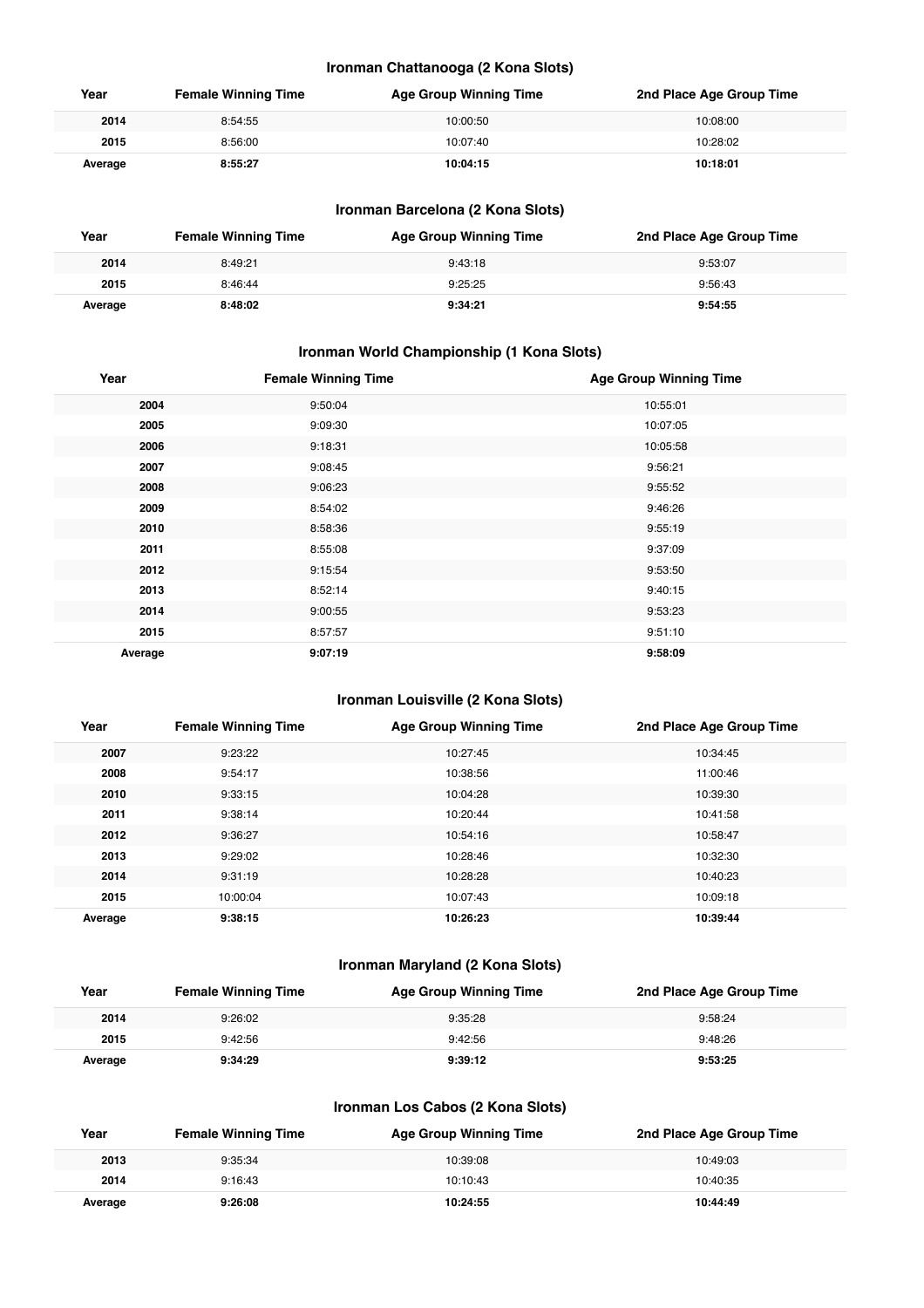#### **Ironman Florida (2 Kona Slots)**

| Year    | <b>Female Winning Time</b> | <b>Age Group Winning Time</b> | 2nd Place Age Group Time |
|---------|----------------------------|-------------------------------|--------------------------|
| 2004    | 9:28:54                    | 10:01:13                      | 10:07:04                 |
| 2005    | 9:33:09                    | 9:58:38                       | 10:20:13                 |
| 2006    | 9:28:28                    | 10:23:11                      | 10:39:55                 |
| 2007    | 9:05:35                    | 9:44:33                       | 10:02:57                 |
| 2008    | 9:07:48                    | 9:58:36                       | 9:59:46                  |
| 2009    | 9:08:38                    | 9:53:08                       | 10:01:35                 |
| 2010    | 9:07:49                    | 10:14:29                      | 10:26:21                 |
| 2011    | 8:55:10                    | 10:05:03                      | 10:12:38                 |
| 2012    | 8:51:35                    | 10:18:37                      | 10:18:55                 |
| 2013    | 8:43:07                    | 9:36:50                       | 9:54:08                  |
| 2014    | 8:01:47                    | 9:04:54                       | 9:15:24                  |
| Average | 9:02:54                    | 9:56:17                       | 10:07:10                 |

## **Ironman Fortaleza (2 Kona Slots)**

| Year    | <b>Female Winning Time</b> | <b>Age Group Winning Time</b> | 2nd Place Age Group Time |
|---------|----------------------------|-------------------------------|--------------------------|
| 2014    | 9:09:20                    | 10:59:54                      | 11:26:35                 |
| Average | 9:09:20                    | 10:59:54                      | 11:26:35                 |

## **Ironman Malaysia (1 Kona Slots)**

| Year    | <b>Female Winning Time</b> | <b>Age Group Winning Time</b> |
|---------|----------------------------|-------------------------------|
| 2014    | 9:26:38                    | 10:56:07                      |
| Average | 9:26:38                    | 10:56:07                      |

## **Ironman Arizona (2 Kona Slots)**

| Year    | <b>Female Winning Time</b> | <b>Age Group Winning Time</b> | 2nd Place Age Group Time |
|---------|----------------------------|-------------------------------|--------------------------|
| 2005    | 9:44:02                    | 11:01:07                      | 11:20:01                 |
| 2006    | 9:12:53                    | 10:27:53                      | 10:36:14                 |
| 2007    | 9:36:40                    | 10:14:24                      | 10:16:31                 |
| 2008    | 9:21:06                    | 9:56:41                       | 10:23:20                 |
| 2009    | 9:21:06                    | 9:56:41                       | 10:23:20                 |
| 2010    | 9:09:19                    | 9:56:21                       | 10:04:50                 |
| 2011    | 8:36:13                    | 10:22:09                      | 10:22:41                 |
| 2012    | 9:01:41                    | 10:06:41                      | 10:49:06                 |
| 2013    | 8:52:49                    | 9:35:54                       | 9:54:20                  |
| 2014    | 8:50:41                    | 10:05:32                      | 10:17:34                 |
| Average | 9:10:39                    | 10:10:20                      | 10:26:47                 |

## **Ironman Cozumel (2 Kona Slots)**

| Year    | <b>Female Winning Time</b> | <b>Age Group Winning Time</b> | 2nd Place Age Group Time |
|---------|----------------------------|-------------------------------|--------------------------|
| 2009    | 9:06:58                    | 10:22:06                      | 10:25:18                 |
| 2010    | 9:07:08                    | 10:03:59                      | 10:08:21                 |
| 2011    | 9:14:08                    | 9:57:59                       | 10:00:33                 |
| 2012    | 9:15:38                    | 10:21:28                      | 10:36:30                 |
| 2013    | 8:52:28                    | 9:35:01                       | 9:38:49                  |
| 2014    | 9:14:07                    | 9:58:44                       | 10:07:19                 |
| Average | 9:08:24                    | 10:03:12                      | 10:09:28                 |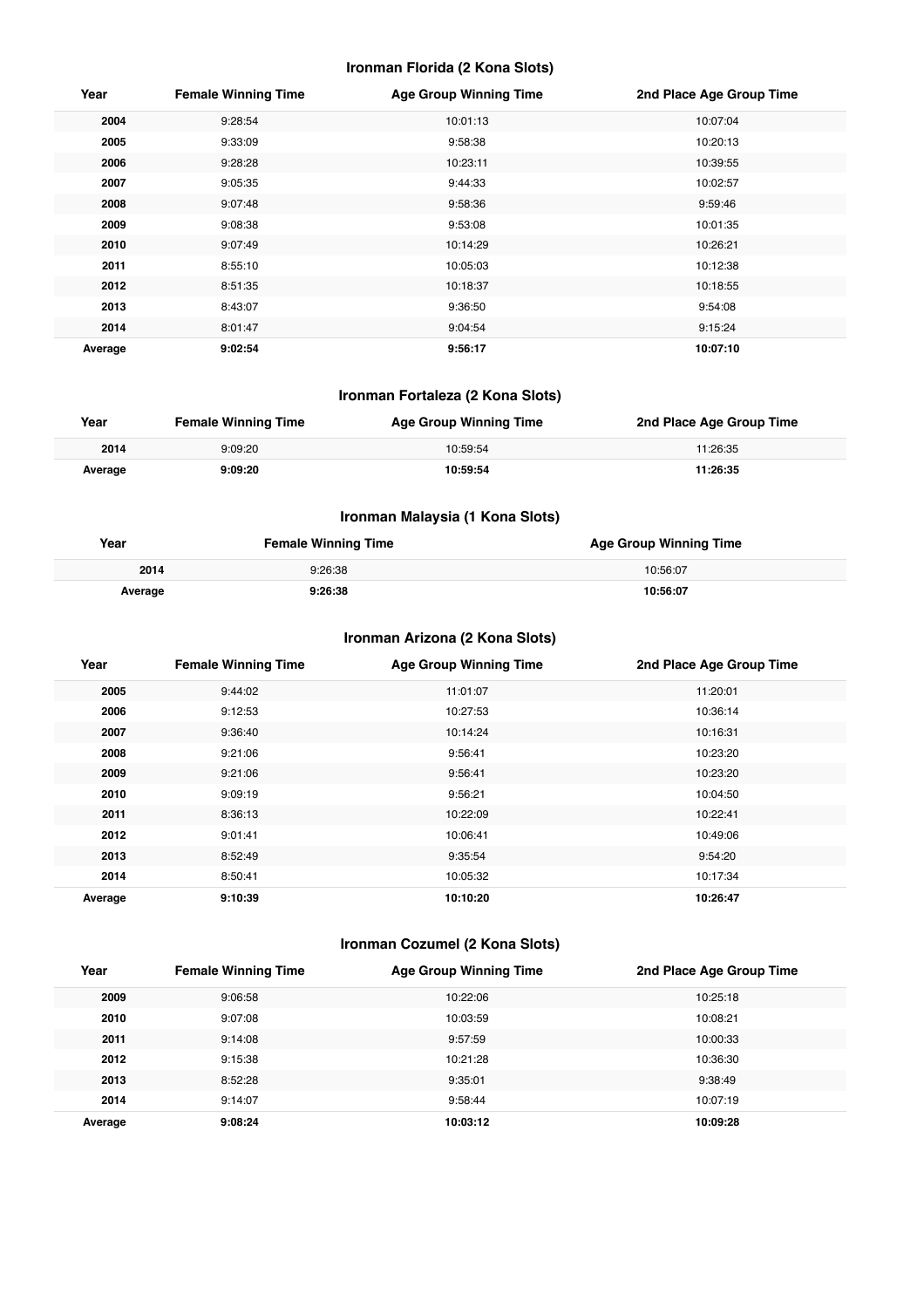## **Ironman Western Australia (2 Kona Slots)**

| Year    | <b>Female Winning Time</b> | <b>Age Group Winning Time</b> | 2nd Place Age Group Time |
|---------|----------------------------|-------------------------------|--------------------------|
| 2004    | 9:03:37                    | 9:46:23                       | 10:24:14                 |
| 2005    | 9:31:32                    | 10:55:30                      | 11:09:57                 |
| 2006    | 9:10:01                    | 10:30:16                      | 10:33:53                 |
| 2007    | 9:00:55                    | 9:45:55                       | 9:56:08                  |
| 2008    | 8:59:24                    | 9:55:30                       | 9:58:51                  |
| 2009    | 9:16:52                    | 9:57:01                       | 10:03:10                 |
| 2010    | 9:19:44                    | 10:21:05                      | 10:22:02                 |
| 2011    | 9:25:38                    | 10:19:18                      | 10:45:31                 |
| 2012    | 9:13:00                    | 9:50:51                       | 9:55:59                  |
| 2013    | 8:59:44                    | 9:30:26                       | 9:42:41                  |
| 2014    | 8:56:34                    | 9:47:11                       | 9:56:11                  |
| Average | 9:10:38                    | 10:03:35                      | 10:15:19                 |

#### **Ironman New Zealand (2 Kona Slots)**

| Year    | <b>Female Winning Time</b> | <b>Age Group Winning Time</b> | 2nd Place Age Group Time |
|---------|----------------------------|-------------------------------|--------------------------|
| 2003    | 9:17:55                    | 10:52:26                      | 10:58:46                 |
| 2004    | 9:22:23                    | 11:08:33                      | 11:19:52                 |
| 2005    | 9:30:13                    | 10:28:53                      | 10:29:27                 |
| 2007    | 9:20:01                    | 10:22:25                      | 10:48:14                 |
| 2008    | 9:16:00                    | 10:32:26                      | 10:41:35                 |
| 2009    | 9:18:25                    | 9:57:57                       | 9:58:12                  |
| 2010    | 9:14:35                    | 10:23:56                      | 10:28:03                 |
| 2011    | 9:28:24                    | 10:05:02                      | 10:12:54                 |
| 2013    | 9:17:10                    | 9:56:30                       | 10:08:41                 |
| 2014    | 9:08:46                    | 9:59:02                       | 10:18:26                 |
| 2015    | 9:05:45                    | 10:12:37                      | 10:16:35                 |
| Average | 9:18:08                    | 10:21:47                      | 10:30:58                 |

## **Ironman Melbourne (3 Kona Slots)**

| Year    | <b>Female Winning Time</b> | <b>Age Group Winning Time</b> | 3rd Place Age Group Time |
|---------|----------------------------|-------------------------------|--------------------------|
| 2012    | 8:34:51                    | 9:45:53                       | 9:51:32                  |
| 2014    | 8:57:57                    | 9:32:34                       | 9:44:28                  |
| 2015    | 8:52:51                    | 9:38:18                       | 10:01:20                 |
| Average | 8:48:33                    | 9:38:55                       | 9:52:26                  |

## **Ironman South Africa (3 Kona Slots)**

| Year    | <b>Female Winning Time</b> | <b>Age Group Winning Time</b> | 3rd Place Age Group Time |
|---------|----------------------------|-------------------------------|--------------------------|
| 2007    | 9:22:00                    | 10:48:09                      | 11:47:11                 |
| 2008    | 9:27:48                    | 10:54:01                      | 11:02:18                 |
| 2009    | 9:16:32                    | 10:42:16                      | 11:13:15                 |
| 2010    | 9:16:55                    | 9:53:19                       | 11:39:18                 |
| 2011    | 8:33:56                    | 10:14:13                      | 11:02:55                 |
| 2012    | 9:47:10                    | 10:54:13                      | 12:18:24                 |
| 2013    | 9:10:58                    | 10:23:45                      | 10:51:09                 |
| 2014    | 9:31:54                    | 10:25:11                      | 11:05:37                 |
| 2015    | 9:26:56                    | 10:18:28                      | 11:14:13                 |
| Average | 9:19:21                    | 10:30:23                      | 11:21:35                 |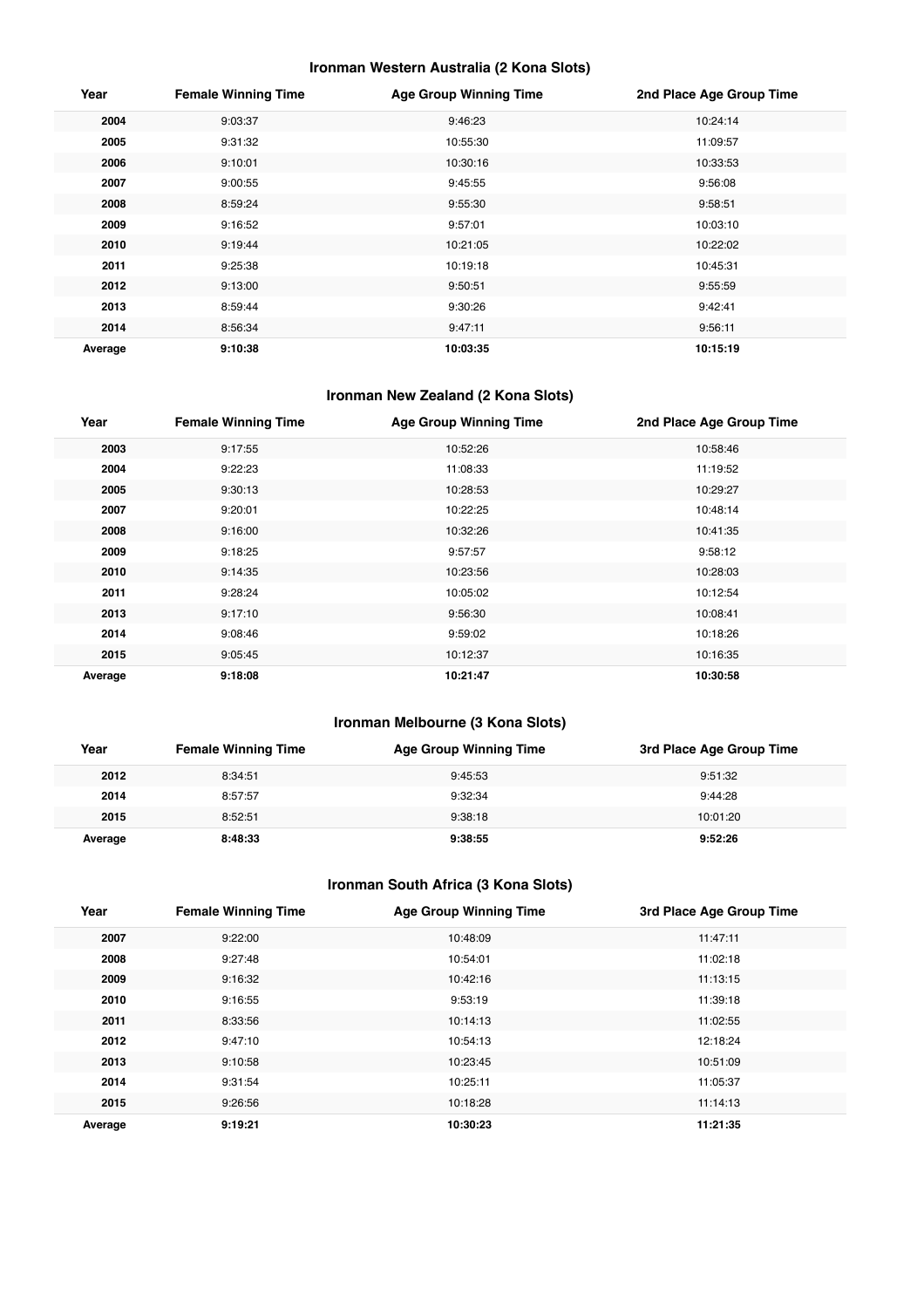## **Ironman Australia (2 Kona Slots)**

| Year    | <b>Female Winning Time</b> | <b>Age Group Winning Time</b> | 2nd Place Age Group Time |
|---------|----------------------------|-------------------------------|--------------------------|
| 2005    | 9:13:20                    | 10:16:13                      | 10:23:41                 |
| 2006    | 9:19:44                    | 10:22:40                      | 10:29:47                 |
| 2007    | 9:12:59                    | 10:24:19                      | 10:33:58                 |
| 2008    | 9:03:55                    | 9:50:02                       | 10:26:31                 |
| 2009    | 8:57:10                    | 9:38:52                       | 10:08:09                 |
| 2010    | 9:23:46                    | 10:05:01                      | 10:28:42                 |
| 2011    | 9:29:54                    | 10:07:57                      | 10:36:46                 |
| 2012    | 9:34:57                    | 10:11:57                      | 10:13:09                 |
| 2013    | 9:34:55                    | 10:17:45                      | 10:23:37                 |
| 2014    | 9:28:43                    | 10:08:04                      | 10:13:22                 |
| 2015    | 9:38:24                    | 10:04:02                      | 10:04:16                 |
| Average | 9:21:37                    | 10:07:53                      | 10:21:59                 |

## **Ironman Texas (3 Kona Slots)**

| Year    | <b>Female Winning Time</b> | <b>Age Group Winning Time</b> | 3rd Place Age Group Time |
|---------|----------------------------|-------------------------------|--------------------------|
| 2011    | 8:57:51                    | 9:53:05                       | 10:18:05                 |
| 2012    | 8:54:58                    | 9:47:05                       | 10:09:17                 |
| 2013    | 8:49:14                    | 10:47:21                      | 11:12:03                 |
| 2014    | 8:54:42                    | 9:56:29                       | 10:15:49                 |
| 2015    | 8:55:19                    | 10:20:22                      | 10:38:28                 |
| Average | 8:54:24                    | 10:08:52                      | 10:30:44                 |

## **Ironman Lanzarote (1 Kona Slots)**

| Year    | <b>Female Winning Time</b> | <b>Age Group Winning Time</b> |
|---------|----------------------------|-------------------------------|
| 2008    | 10:02:27                   | 11:01:22                      |
| 2009    | 9:54:57                    | 10:45:31                      |
| 2010    | 10:03:52                   | 10:20:48                      |
| 2011    | 9:43:39                    | 10:34:04                      |
| 2012    | 9:58:06                    | 10:25:12                      |
| 2013    | 9:37:34                    | 10:28:45                      |
| 2014    | 9:41:40                    | 10:24:01                      |
| 2015    | 9:56:03                    | 11:14:05                      |
| Average | 9:52:17                    | 10:39:13                      |

## **Ironman Brazil (2 Kona Slots)**

| Year    | <b>Female Winning Time</b> | <b>Age Group Winning Time</b> | 2nd Place Age Group Time |
|---------|----------------------------|-------------------------------|--------------------------|
| 2006    | 9:20:46                    | 10:15:32                      | 10:27:20                 |
| 2007    | 9:12:40                    | 9:51:28                       | 10:42:48                 |
| 2008    | 9:42:50                    | 10:51:14                      | 11:27:08                 |
| 2009    | 9:10:15                    | 10:21:14                      | 10:43:51                 |
| 2010    | 9:19:13                    | 10:14:45                      | 10:21:22                 |
| 2011    | 12:40:07                   | 13:05:58                      | 13:14:17                 |
| 2012    | 9:17:42                    | 10:27:05                      | 11:04:50                 |
| 2013    | 9:05:53                    | 9:50:49                       | 10:12:06                 |
| 2014    | 8:56:32                    | 10:08:00                      | 10:48:08                 |
| 2015    | 8:59:08                    | 9:55:28                       | 9:59:47                  |
| Average | 9:34:30                    | 10:30:09                      | 10:54:09                 |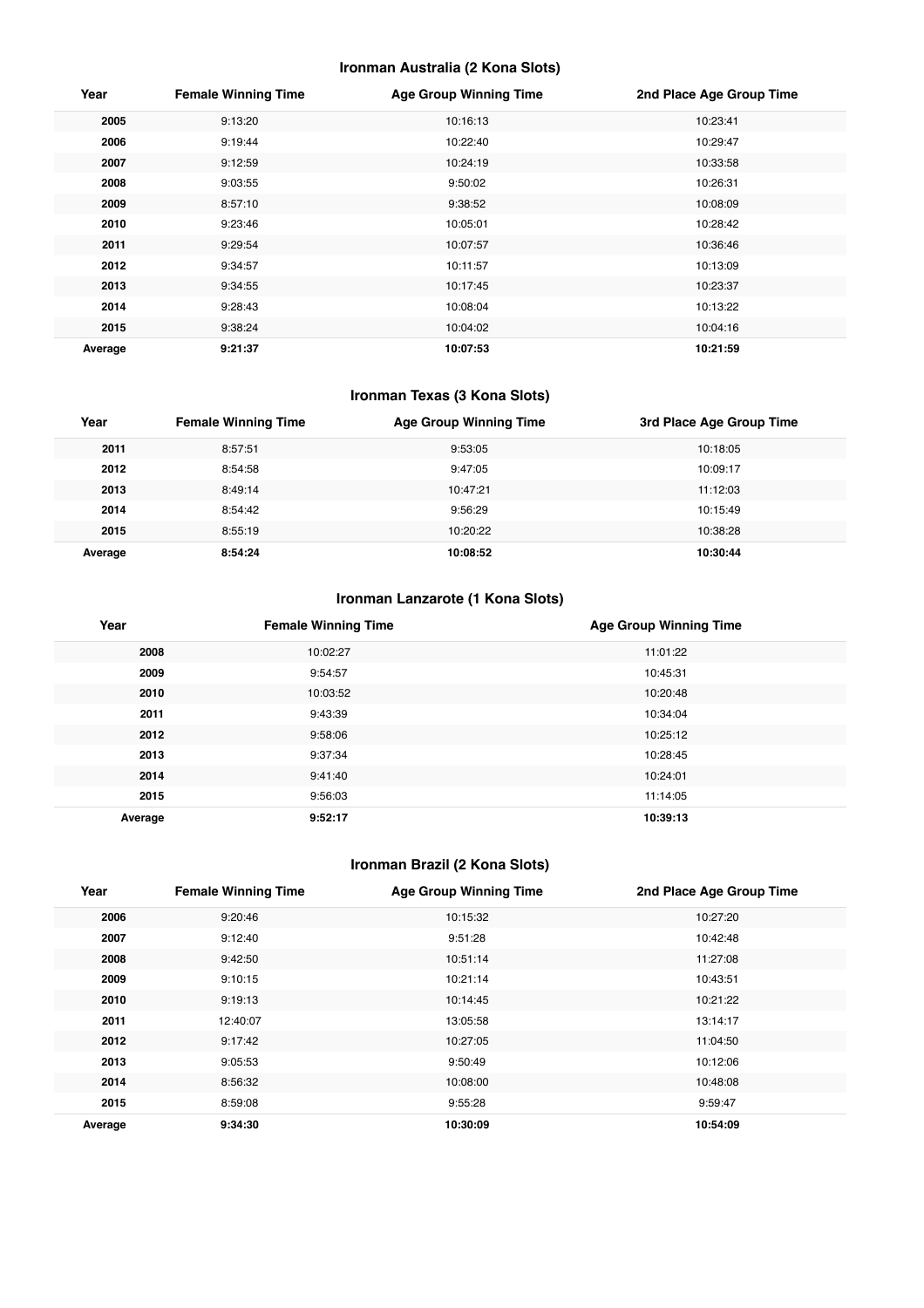## **Ironman France (1 Kona Slots)**

| Year    | <b>Female Winning Time</b> | <b>Age Group Winning Time</b> |
|---------|----------------------------|-------------------------------|
| 2005    | 10:12:29                   | 10:37:25                      |
| 2006    | 9:56:31                    | 10:28:21                      |
| 2007    | 9:49:11                    | 10:39:19                      |
| 2008    | 9:35:29                    | 10:34:29                      |
| 2009    | 9:30:29                    | 10:29:00                      |
| 2011    | 9:34:31                    | 10:19:05                      |
| 2012    | 9:16:05                    | 10:29:08                      |
| 2013    | 9:12:54                    | 11:15:29                      |
| 2014    | 9:12:21                    | 9:51:14                       |
| 2015    | 9:24:50                    | 10:50:20                      |
| Average | 9:34:29                    | 10:33:23                      |

## **Ironman Cairns (2 Kona Slots)**

| Year    | <b>Female Winning Time</b> | <b>Age Group Winning Time</b> | 2nd Place Age Group Time |
|---------|----------------------------|-------------------------------|--------------------------|
| 2012    | 9:21:00                    | 10:37:41                      | 10:52:12                 |
| 2013    | 9:19:51                    | 10:00:14                      | 10:09:32                 |
| 2014    | 9:16:58                    | 10:13:53                      | 10:18:30                 |
| 2015    | 9:11:49                    | 10:05:34                      | 10:30:51                 |
| Average | 9:17:24                    | 10:14:20                      | 10:27:46                 |

## **Ironman Austria (1 Kona Slots)**

| Year    | <b>Female Winning Time</b> | <b>Age Group Winning Time</b> |
|---------|----------------------------|-------------------------------|
| 2005    | 9:07:04                    | 10:10:08                      |
| 2006    | 9:12:09                    | 10:21:02                      |
| 2007    | 9:08:47                    | 10:15:43                      |
| 2008    | 8:47:26                    | 9:46:40                       |
| 2009    | 8:50:13                    | 9:48:41                       |
| 2010    | 9:18:50                    | 9:46:43                       |
| 2011    | 8:43:34                    | 9:32:13                       |
| 2012    | 9:09:58                    | 10:21:00                      |
| 2013    | 8:59:31                    | 9:32:09                       |
| 2014    | 8:42:42                    | 9:50:49                       |
| 2015    |                            | 9:31:33                       |
| Average | 8:10:55                    | 9:54:14                       |

## **Ironman Frankfurt (2 Kona Slots)**

| Year    | <b>Female Winning Time</b> | <b>Age Group Winning Time</b> | 2nd Place Age Group Time |
|---------|----------------------------|-------------------------------|--------------------------|
| 2003    | 9:03:11                    | 9:59:41                       | 10:08:57                 |
| 2005    | 9:15:31                    | 10:18:49                      | 10:18:52                 |
| 2006    | 9:16:17                    | 10:22:29                      | 10:25:10                 |
| 2007    | 9:04:11                    | 9:55:23                       | 10:19:31                 |
| 2008    | 8:51:24                    | 9:43:19                       | 9:48:09                  |
| 2009    | 8:58:08                    | 9:41:09                       | 10:07:10                 |
| 2010    | 9:04:27                    | 9:23:10                       | 9:47:25                  |
| 2011    | 9:12:13                    | 10:03:50                      | 10:08:24                 |
| 2012    | 8:52:33                    | 10:08:22                      | 10:09:16                 |
| 2013    | 8:56:01                    | 9:33:25                       | 10:02:28                 |
| 2014    | 8:52:40                    | 9:56:04                       | 10:04:46                 |
| 2015    | 8:51:00                    | 10:24:30                      | 10:25:43                 |
| Average | 9:01:28                    | 9:57:30                       | 10:08:49                 |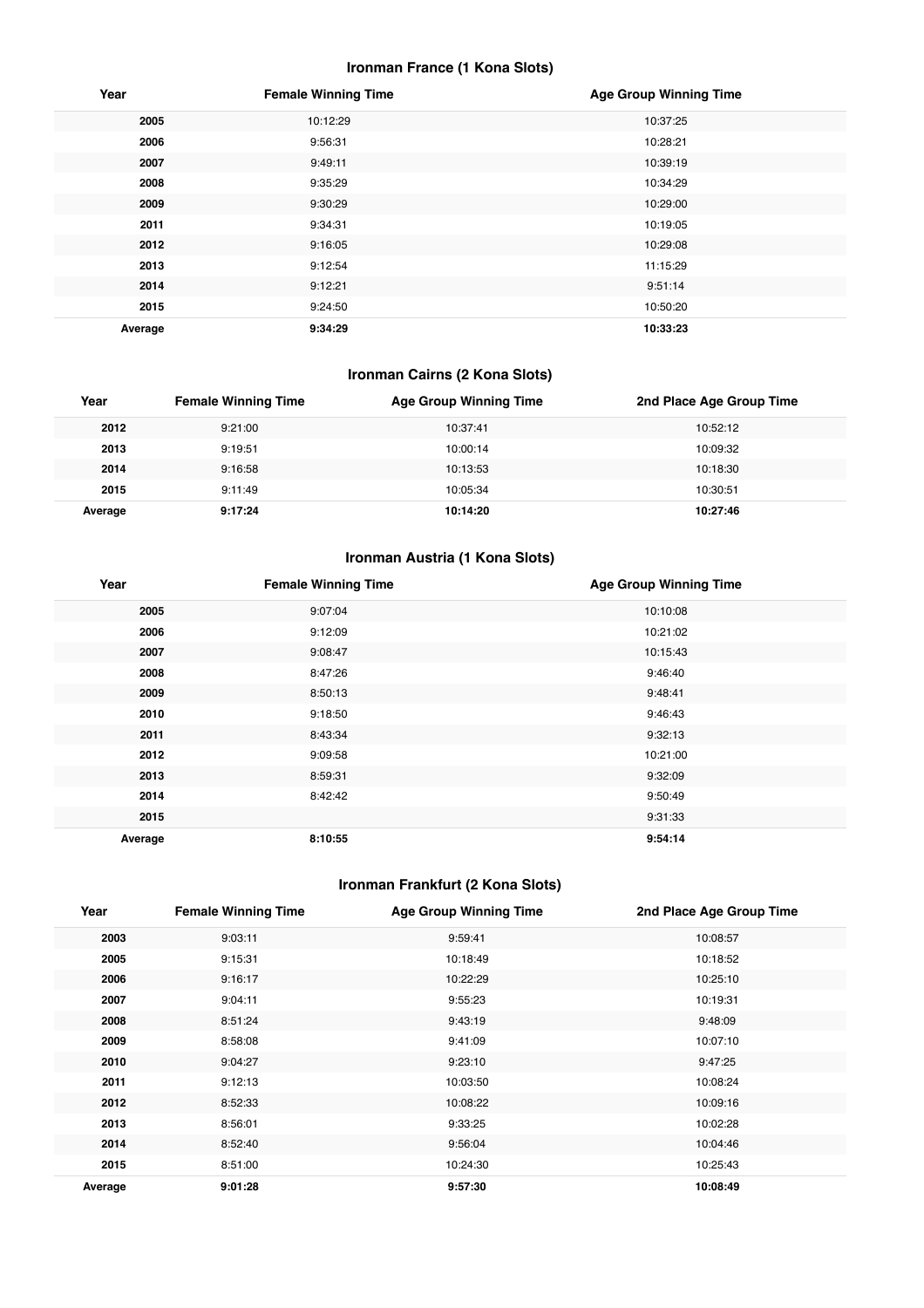## **Ironman UK (2 Kona Slots)**

| Year    | <b>Female Winning Time</b> | <b>Age Group Winning Time</b> | 2nd Place Age Group Time |
|---------|----------------------------|-------------------------------|--------------------------|
| 2007    | 9:36:13                    | 10:54:40                      | 11:02:30                 |
| 2008    | 9:49:06                    | 10:43:08                      | 11:05:41                 |
| 2009    | 9:33:59                    | 11:13:15                      | 11:19:10                 |
| 2010    | 10:01:02                   | 10:59:29                      | 11:12:27                 |
| 2011    | 9:37:31                    | 10:12:31                      | 10:33:59                 |
| 2012    | 10:08:44                   | 10:52:13                      | 11:10:02                 |
| 2013    | 9:29:12                    | 10:56:03                      | 10:57:07                 |
| 2014    | 9:52:12                    | 10:29:10                      | 11:04:12                 |
| 2015    | 9:31:58                    | 10:28:53                      | 11:00:23                 |
| Average | 9:44:26                    | 10:45:29                      | 11:02:50                 |

## **Ironman Lake Placid (2 Kona Slots)**

| Year    | <b>Female Winning Time</b> | <b>Age Group Winning Time</b> | 2nd Place Age Group Time |
|---------|----------------------------|-------------------------------|--------------------------|
| 2002    | 9:29:41                    | 10:24:11                      | 10:30:03                 |
| 2003    | 9:51:55                    | 10:19:34                      | 11:02:58                 |
| 2004    | 9:24:42                    | 10:55:22                      | 10:58:09                 |
| 2006    | 10:11:35                   | 10:15:12                      | 11:05:03                 |
| 2007    | 9:40:20                    | 10:19:32                      | 10:24:55                 |
| 2008    | 9:51:00                    | 10:36:45                      | 10:39:21                 |
| 2009    | 9:29:36                    | 10:36:01                      | 10:39:10                 |
| 2010    | 9:27:30                    | 10:41:05                      | 10:43:23                 |
| 2011    | 9:19:03                    | 10:11:54                      | 10:25:19                 |
| 2012    | 9:47:39                    | 10:51:46                      | 11:02:31                 |
| 2013    | 9:35:06                    | 10:09:16                      | 10:16:24                 |
| 2014    | 9:28:28                    | 10:00:34                      | 10:15:18                 |
| 2015    | 10:13:19                   | 10:36:25                      | 10:41:49                 |
| Average | 9:40:45                    | 10:27:30                      | 10:40:20                 |

## **Ironman Switzerland (1 Kona Slots)**

| Year    | <b>Female Winning Time</b> | <b>Age Group Winning Time</b> |
|---------|----------------------------|-------------------------------|
| 2005    | 9:10:54                    | 9:44:38                       |
| 2006    | 9:24:18                    | 10:00:59                      |
| 2007    | 9:20:43                    | 9:54:25                       |
| 2008    | 9:30:12                    | 9:46:03                       |
| 2009    | 9:14:35                    | 9:39:23                       |
| 2010    | 9:00:04                    | 9:48:33                       |
| 2012    | 9:20:16                    | 10:17:14                      |
| 2013    | 9:21:31                    | 9:51:24                       |
| 2014    | 9:13:30                    | 9:39:17                       |
| 2015    | 9:21:05                    | 10:00:06                      |
| Average | 9:17:42                    | 9:52:12                       |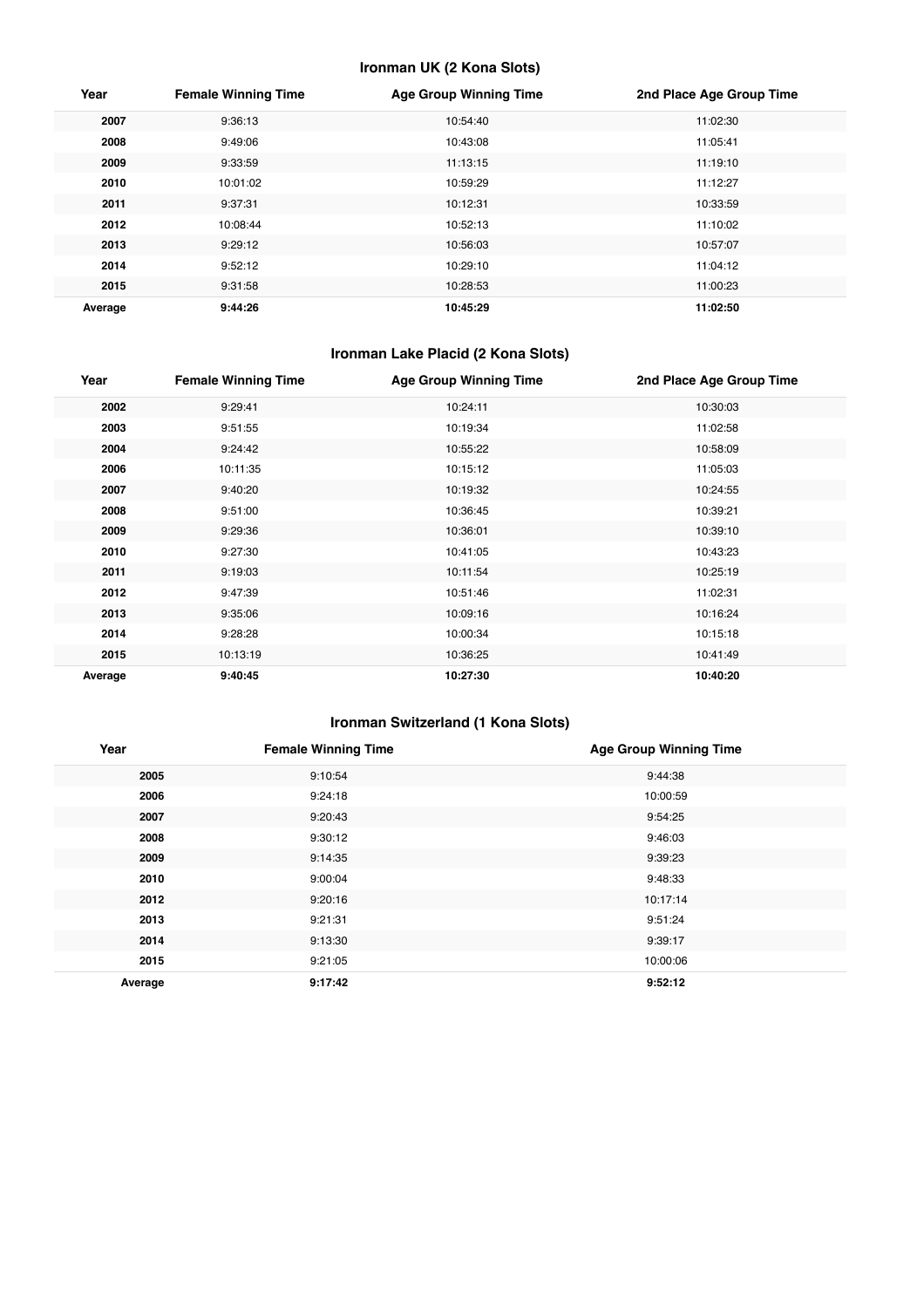#### **Ironman Canada (2 Kona Slots)**

| Year    | <b>Female Winning Time</b> | <b>Age Group Winning Time</b> | 2nd Place Age Group Time |
|---------|----------------------------|-------------------------------|--------------------------|
| 2004    | 9:16:02                    | 10:33:26                      | 10:33:56                 |
| 2005    | 9:51:31                    | 10:18:16                      | 10:30:53                 |
| 2006    | 9:25:13                    | 10:39:39                      | 10:48:07                 |
| 2007    | 9:41:01                    | 10:06:17                      | 10:34:56                 |
| 2008    | 9:17:58                    | 9:59:54                       | 10:21:18                 |
| 2009    | 9:11:20                    | 10:23:38                      | 10:24:09                 |
| 2010    | 9:13:46                    | 10:17:46                      | 10:37:17                 |
| 2011    | 9:03:13                    | 10:01:58                      | 10:19:30                 |
| 2012    | 9:44:58                    | 9:44:58                       | 10:11:09                 |
| 2013    | 9:28:13                    | 10:08:39                      | 10:33:15                 |
| 2014    | 9:46:58                    | 10:27:17                      | 10:34:23                 |
| 2015    | 9:46:19                    | 10:47:43                      | 11:05:11                 |
| Average | 9:28:52                    | 10:17:27                      | 10:32:50                 |

#### **Ironman Maastricht-Limburg (1 Kona Slots)**

| Year    | <b>Female Winning Time</b> | <b>Age Group Winning Time</b> |
|---------|----------------------------|-------------------------------|
| 2015    | 9:39:24                    | 10:28:05                      |
| Average | 1-39-24                    | 10:28:05                      |

## **Ironman Boulder (2 Kona Slots)**

| Year    | <b>Female Winning Time</b> | <b>Age Group Winning Time</b> | 2nd Place Age Group Time |
|---------|----------------------------|-------------------------------|--------------------------|
| 2014    | 9:19:54                    | 10:01:13                      | 10:26:05                 |
| 2015    | 9:53:41                    | 10:36:20                      | 10:40:23                 |
| Average | 9:36:47                    | 10:18:46                      | 10:33:14                 |

## **Ironman Sweden (2 Kona Slots)**

| Year    | <b>Female Winning Time</b> | Age Group Winning Time | 2nd Place Age Group Time |
|---------|----------------------------|------------------------|--------------------------|
| 2012    | 9:13:27                    | 9:47:11                | 9:56:29                  |
| 2013    | 8:54:01                    | 10:07:04               | 10:08:41                 |
| 2014    | 8:56:50                    | 10:10:20               | 10:22:55                 |
| 2015    | 9:12:27                    | 10:17:00               | 10:27:51                 |
| Average | 9:04:11                    | 10:05:23               | 10:13:59                 |

## **Ironman Copenhagen (2 Kona Slots)**

| Year    | <b>Female Winning Time</b> | <b>Age Group Winning Time</b> | 2nd Place Age Group Time |
|---------|----------------------------|-------------------------------|--------------------------|
| 2013    | 8:37:36                    | 9:45:59                       | 10:12:41                 |
| 2014    | 8:53:33                    | 9:57:32                       | 10:15:43                 |
| 2015    | 8:59:49                    | 9:41:37                       | 9:51:26                  |
| Average | 8:50:19                    | 9:48:22                       | 10:06:36                 |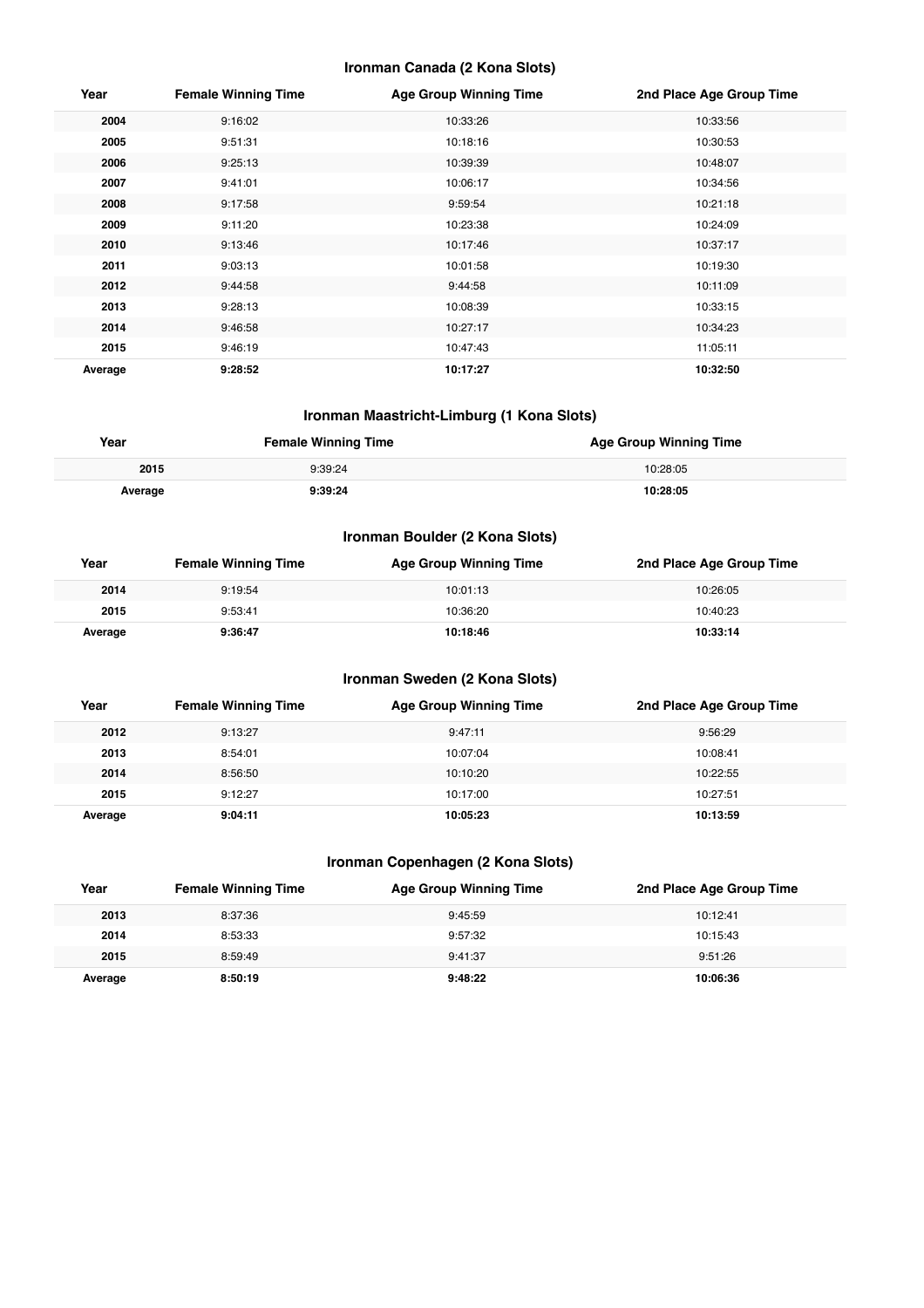## **Ironman Coeur d'Alene (1 Kona Slots)**

| Year    | <b>Female Winning Time</b> | <b>Age Group Winning Time</b> |
|---------|----------------------------|-------------------------------|
| 2003    | 9:42:08                    | 10:52:31                      |
| 2005    | 9:59:08                    | 9:59:08                       |
| 2006    | 9:31:07                    | 10:35:34                      |
| 2007    | 10:27:55                   | 10:27:55                      |
| 2008    | 9:38:58                    | 10:13:27                      |
| 2009    | 9:23:21                    | 10:00:51                      |
| 2010    | 9:17:54                    | 10:14:54                      |
| 2011    | 9:16:40                    | 10:03:37                      |
| 2012    | 9:21:44                    | 10:09:19                      |
| 2013    | 9:16:02                    | 10:16:48                      |
| 2014    | 9:34:32                    | 10:33:34                      |
| 2015    | 9:23:27                    | 10:13:52                      |
| Average | 9:34:24                    | 10:18:27                      |

#### **Ironman Mont-Tremblant (2 Kona Slots)**

| Year    | <b>Female Winning Time</b> | <b>Age Group Winning Time</b> | 2nd Place Age Group Time |
|---------|----------------------------|-------------------------------|--------------------------|
| 2012    | 9:30:46                    | 9:54:19                       | 10:25:32                 |
| 2013    | 9:07:56                    | 10:07:04                      | 10:36:05                 |
| 2014    | 9:40:26                    | 10:21:29                      | 10:37:29                 |
| 2015    | 9:09:05                    | 10:52:23                      | 10:53:39                 |
| Average | 9:22:03                    | 10:18:48                      | 10:38:11                 |

Results from Ironman.com. Tables compiled by Russ Cox (russell.m.cox@gmail.com) for www.coachcox.co.uk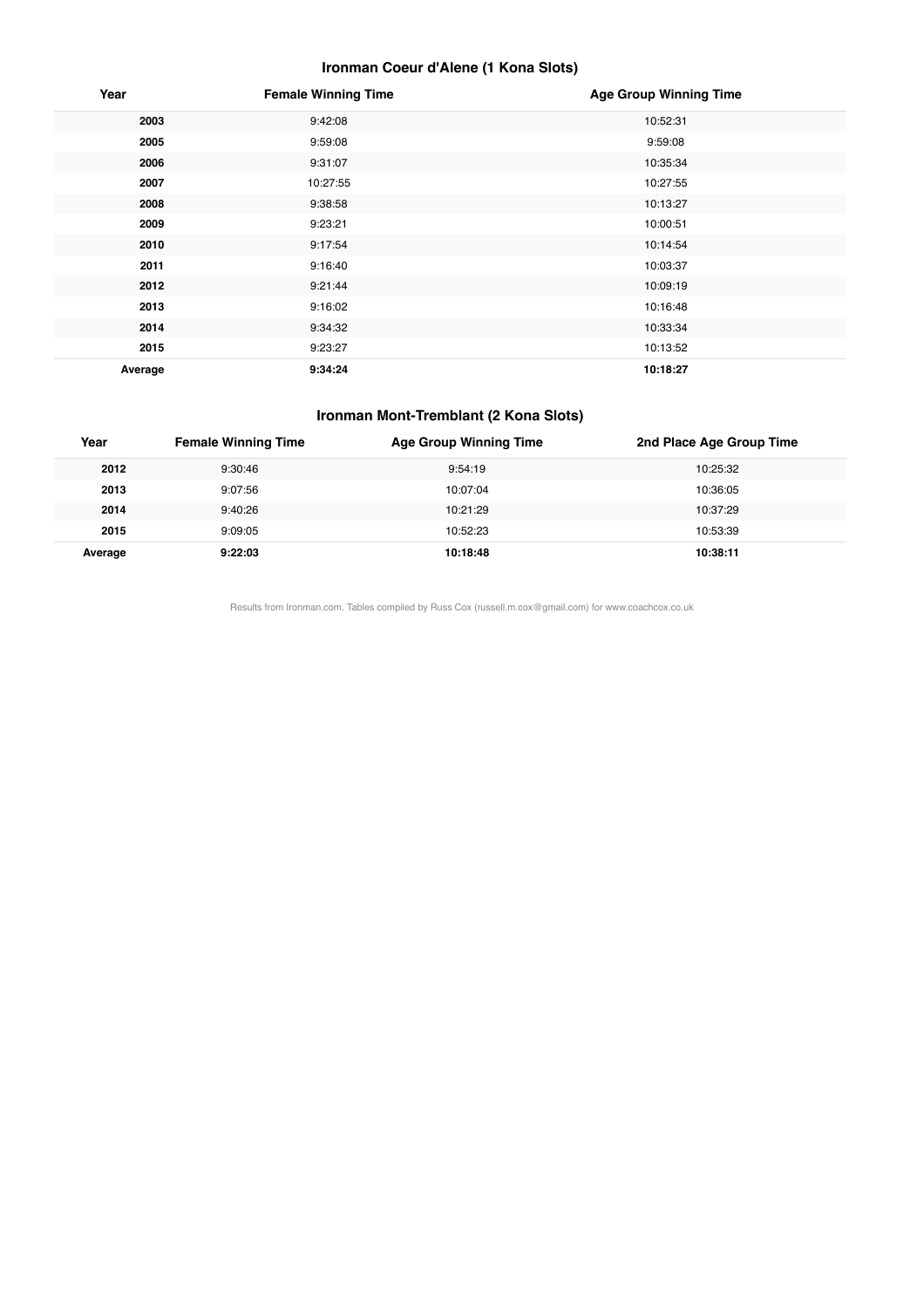## F30-34 Average Top 10 and Kona Qualifying Splits

| <b>Ironman Vichy</b> |  |
|----------------------|--|
|----------------------|--|

| <b>Position</b>               | <b>Average Swim</b> | <b>Average Bike</b> | <b>Average Run</b> | <b>Average Overall</b> |
|-------------------------------|---------------------|---------------------|--------------------|------------------------|
| <b>Female Winner</b>          | 1:03:09             | 5:10:51             | 3:05:46            | 9:25:27                |
| <b>1st Age Grouper</b>        | 1:22:21             | 5:34:34             | 3:18:27            | 10:22:46               |
| 2nd Age Grouper               | 0:59:15             | 5:39:06             | 3:48:12            | 10:32:16               |
| 3rd Age Grouper               | 1:05:32             | 5:52:25             | 3:45:32            | 10:49:41               |
| 4th Age Grouper               | 1:06:24             | 5:59:06             | 3:50:48            | 11:03:53               |
| 5th Age Grouper               | 1:13:16             | 5:42:27             | 4:04:09            | 11:07:38               |
| 6th Age Grouper               | 1:21:47             | 5:41:26             | 3:58:16            | 11:11:32               |
| 7th Age Grouper               | 1:12:34             | 5:42:31             | 4:42:31            | 11:46:44               |
| 8th Age Grouper               | 1:16:27             | 6:08:11             | 4:12:05            | 11:47:33               |
| 9th Age Grouper               | 1:09:24             | 6:11:42             | 4:35:32            | 12:11:43               |
| 10th Age Grouper              | 1:07:08             | 6:33:10             | 4:35:32            | 12:25:04               |
| <b>Kona Qualifier Average</b> | 1:10:48             | 5:36:50             | 3:33:19            | 10:27:31               |
| Top 10 Age Grouper Average    | 1:11:24             | 5:54:27             | 4:05:06            | 11:19:53               |

#### **Ironman Muskoka**

| <b>Position</b>                   | <b>Average Swim</b> | <b>Average Bike</b> | <b>Average Run</b> | <b>Average Overall</b> |
|-----------------------------------|---------------------|---------------------|--------------------|------------------------|
| <b>Female Winner</b>              | 1:01:18             | 5:25:40             | 3:20:47            | 9:53:37                |
| <b>1st Age Grouper</b>            | 1:01:18             | 5:25:40             | 3:20:47            | 9:53:37                |
| 2nd Age Grouper                   | 1:00:58             | 5:33:04             | 3:30:03            | 10:10:52               |
| 3rd Age Grouper                   | 0:56:31             | 5:43:39             | 3:43:22            | 10:29:42               |
| 4th Age Grouper                   | 0:59:11             | 6:04:51             | 3:44:15            | 11:00:04               |
| 5th Age Grouper                   | 1:03:07             | 5:44:49             | 4:11:46            | 11:06:41               |
| 6th Age Grouper                   | 1:08:13             | 5:48:30             | 4:01:25            | 11:08:37               |
| 7th Age Grouper                   | 1:00:18             | 6:14:26             | 3:44:19            | 11:08:38               |
| 8th Age Grouper                   | 1:08:25             | 6:02:12             | 3:54:50            | 11:13:03               |
| 9th Age Grouper                   | 1:03:17             | 6:04:53             | 4:16:00            | 11:33:37               |
| 10th Age Grouper                  | 1:10:01             | 6:20:54             | 4:11:28            | 11:54:00               |
| <b>Kona Qualifier Average</b>     | 1:01:08             | 5:29:22             | 3:25:25            | 10:02:14               |
| <b>Top 10 Age Grouper Average</b> | 1:03:07             | 5:54:17             | 3:51:49            | 10:57:53               |

#### **Ironman Wisconsin**

| <b>Position</b>               | <b>Average Swim</b> | <b>Average Bike</b> | <b>Average Run</b> | <b>Average Overall</b> |
|-------------------------------|---------------------|---------------------|--------------------|------------------------|
| <b>Female Winner</b>          | 0:56:57             | 5:23:15             | 3:20:35            | 9:47:49                |
| <b>1st Age Grouper</b>        | 1:04:44             | 5:43:03             | 3:45:31            | 10:42:19               |
| <b>2nd Age Grouper</b>        | 1:07:37             | 5:53:11             | 3:44:42            | 10:55:07               |
| 3rd Age Grouper               | 1:04:49             | 5:53:31             | 3:55:18            | 11:04:05               |
| 4th Age Grouper               | 1:05:30             | 5:58:17             | 3:55:56            | 11:10:18               |
| 5th Age Grouper               | 1:08:10             | 5:59:53             | 3:55:17            | 11:14:36               |
| 6th Age Grouper               | 1:09:58             | 5:57:20             | 4:02:50            | 11:20:38               |
| 7th Age Grouper               | 1:09:05             | 6:00:49             | 4:03:37            | 11:24:35               |
| 8th Age Grouper               | 1:09:11             | 6:02:29             | 4:08:33            | 11:30:44               |
| 9th Age Grouper               | 1:12:43             | 6:06:29             | 4:07:02            | 11:37:45               |
| 10th Age Grouper              | 1:15:03             | 6:11:12             | 4:03:37            | 11:42:14               |
| <b>Kona Qualifier Average</b> | 1:06:11             | 5:48:07             | 3:45:06            | 10:48:43               |
| Top 10 Age Grouper Average    | 1:08:41             | 5:58:37             | 3:58:14            | 11:16:14               |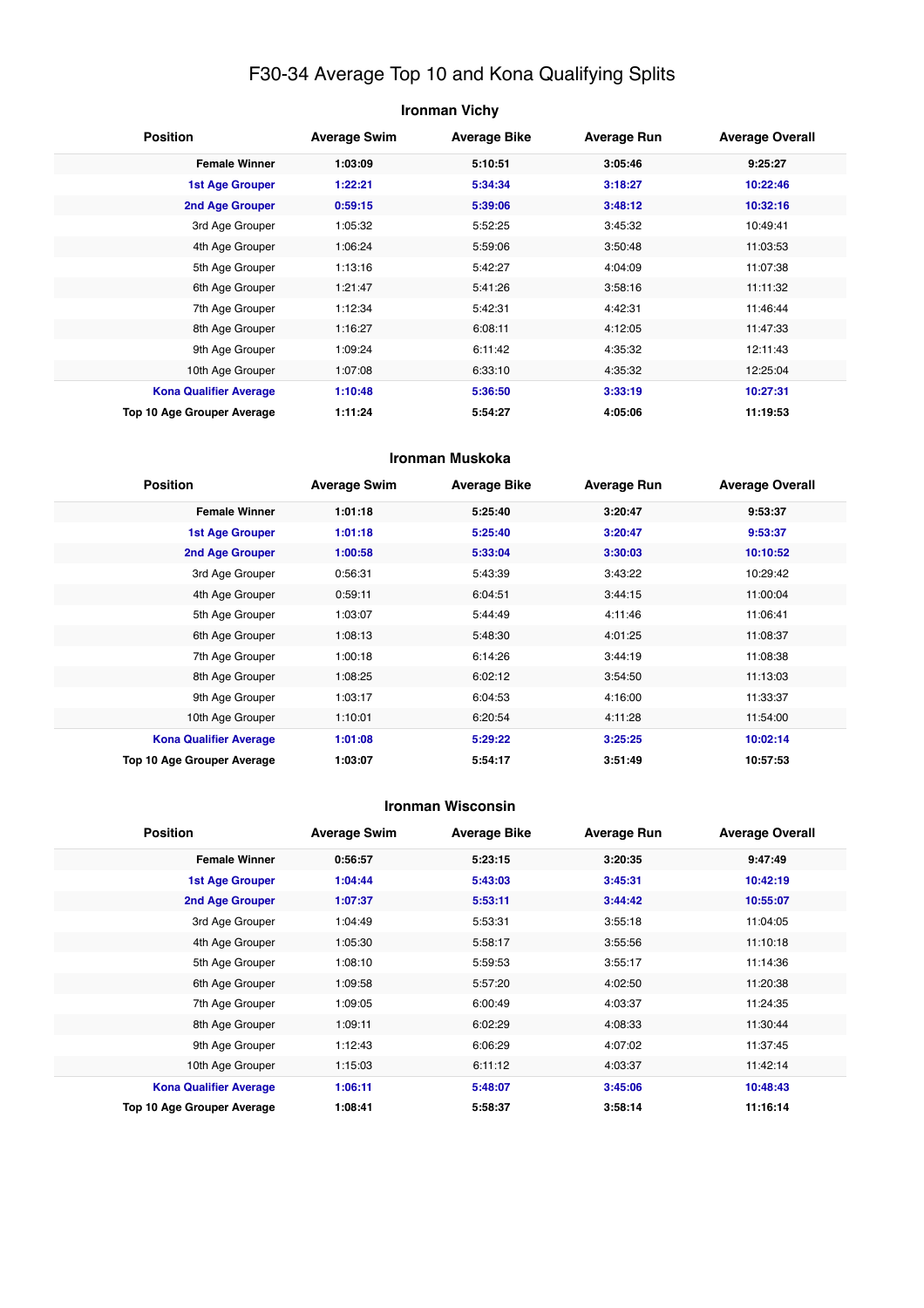#### **Ironman Wales**

| <b>Position</b>               | <b>Average Swim</b> | <b>Average Bike</b> | <b>Average Run</b> | <b>Average Overall</b> |
|-------------------------------|---------------------|---------------------|--------------------|------------------------|
| <b>Female Winner</b>          | 0:58:39             | 5:42:08             | 3:18:40            | 10:09:10               |
| <b>1st Age Grouper</b>        | 1:01:53             | 6:13:24             | 3:48:26            | 11:15:53               |
| 2nd Age Grouper               | 1:12:52             | 6:28:18             | 3:42:19            | 11:36:40               |
| 3rd Age Grouper               | 1:06:38             | 6:32:11             | 3:55:54            | 11:48:33               |
| 4th Age Grouper               | 1:06:18             | 6:46:26             | 3:56:47            | 12:04:27               |
| 5th Age Grouper               | 1:04:45             | 6:46:01             | 4:08:38            | 12:15:06               |
| 6th Age Grouper               | 1:13:04             | 6:41:04             | 4:12:49            | 12:24:15               |
| 7th Age Grouper               | 1:11:50             | 6:51:52             | 4:11:58            | 12:33:12               |
| 8th Age Grouper               | 1:13:05             | 6:57:09             | 4:14:15            | 12:42:34               |
| 9th Age Grouper               | 1:16:52             | 7:02:48             | 4:12:55            | 12:52:35               |
| 10th Age Grouper              | 1:07:57             | 7:11:46             | 4:24:43            | 13:02:13               |
| <b>Kona Qualifier Average</b> | 1:07:22             | 6:20:51             | 3:45:23            | 11:26:16               |
| Top 10 Age Grouper Average    | 1:09:31             | 6:45:06             | 4:04:52            | 12:15:33               |

#### **Ironman Lake Tahoe**

| <b>Position</b>               | <b>Average Swim</b> | <b>Average Bike</b> | <b>Average Run</b> | <b>Average Overall</b> |
|-------------------------------|---------------------|---------------------|--------------------|------------------------|
| <b>Female Winner</b>          | 0:59:46             | 5:34:49             | 3:33:30            | 10:13:54               |
| <b>1st Age Grouper</b>        | 1:04:53             | 6:12:50             | 3:51:24            | 11:17:58               |
| 2nd Age Grouper               | 1:08:58             | 6:23:11             | 3:47:14            | 11:31:27               |
| 3rd Age Grouper               | 1:07:47             | 6:16:59             | 4:11:47            | 11:51:15               |
| 4th Age Grouper               | 1:13:10             | 6:20:59             | 4:08:59            | 11:56:55               |
| 5th Age Grouper               | 1:17:30             | 6:25:20             | 3:59:45            | 11:57:37               |
| 6th Age Grouper               | 1:06:01             | 6:40:53             | 4:06:00            | 12:09:04               |
| 7th Age Grouper               | 1:10:13             | 6:23:31             | 4:21:58            | 12:11:05               |
| 8th Age Grouper               | 1:03:43             | 6:33:32             | 4:35:19            | 12:24:00               |
| 9th Age Grouper               | 1:07:19             | 6:24:52             | 4:53:37            | 12:38:12               |
| 10th Age Grouper              | 1:11:41             | 6:51:15             | 4:20:50            | 12:39:38               |
| <b>Kona Qualifier Average</b> | 1:06:55             | 6:18:00             | 3:49:19            | 11:24:42               |
| Top 10 Age Grouper Average    | 1:09:07             | 6:27:20             | 4:13:41            | 12:03:43               |

#### **Ironman Mallorca**

| <b>Position</b>               | <b>Average Swim</b> | <b>Average Bike</b> | <b>Average Run</b> | <b>Average Overall</b> |
|-------------------------------|---------------------|---------------------|--------------------|------------------------|
| <b>Female Winner</b>          | 0:56:21             | 5:09:44             | 3:12:35            | 9:24:32                |
| <b>1st Age Grouper</b>        | 1:00:58             | 5:21:39             | 3:23:57            | 9:52:55                |
| 2nd Age Grouper               | 0:57:18             | 5:24:03             | 3:43:32            | 10:12:18               |
| 3rd Age Grouper               | 1:06:42             | 5:31:00             | 3:41:57            | 10:26:29               |
| 4th Age Grouper               | 0:58:55             | 5:44:44             | 3:38:43            | 10:29:08               |
| 5th Age Grouper               | 1:02:22             | 5:55:28             | 3:32:41            | 10:38:05               |
| 6th Age Grouper               | 1:07:09             | 6:01:58             | 3:27:59            | 10:46:34               |
| 7th Age Grouper               | 1:05:04             | 5:51:07             | 3:53:18            | 10:57:31               |
| 8th Age Grouper               | 1:01:37             | 5:50:25             | 4:06:59            | 11:12:42               |
| 9th Age Grouper               | 1:04:50             | 5:54:04             | 4:07:15            | 11:15:49               |
| 10th Age Grouper              | 1:02:37             | 5:54:54             | 4:10:31            | 11:16:52               |
| <b>Kona Qualifier Average</b> | 0:59:08             | 5:22:51             | 3:33:44            | 10:02:36               |
| Top 10 Age Grouper Average    | 1:02:45             | 5:44:56             | 3:46:41            | 10:42:50               |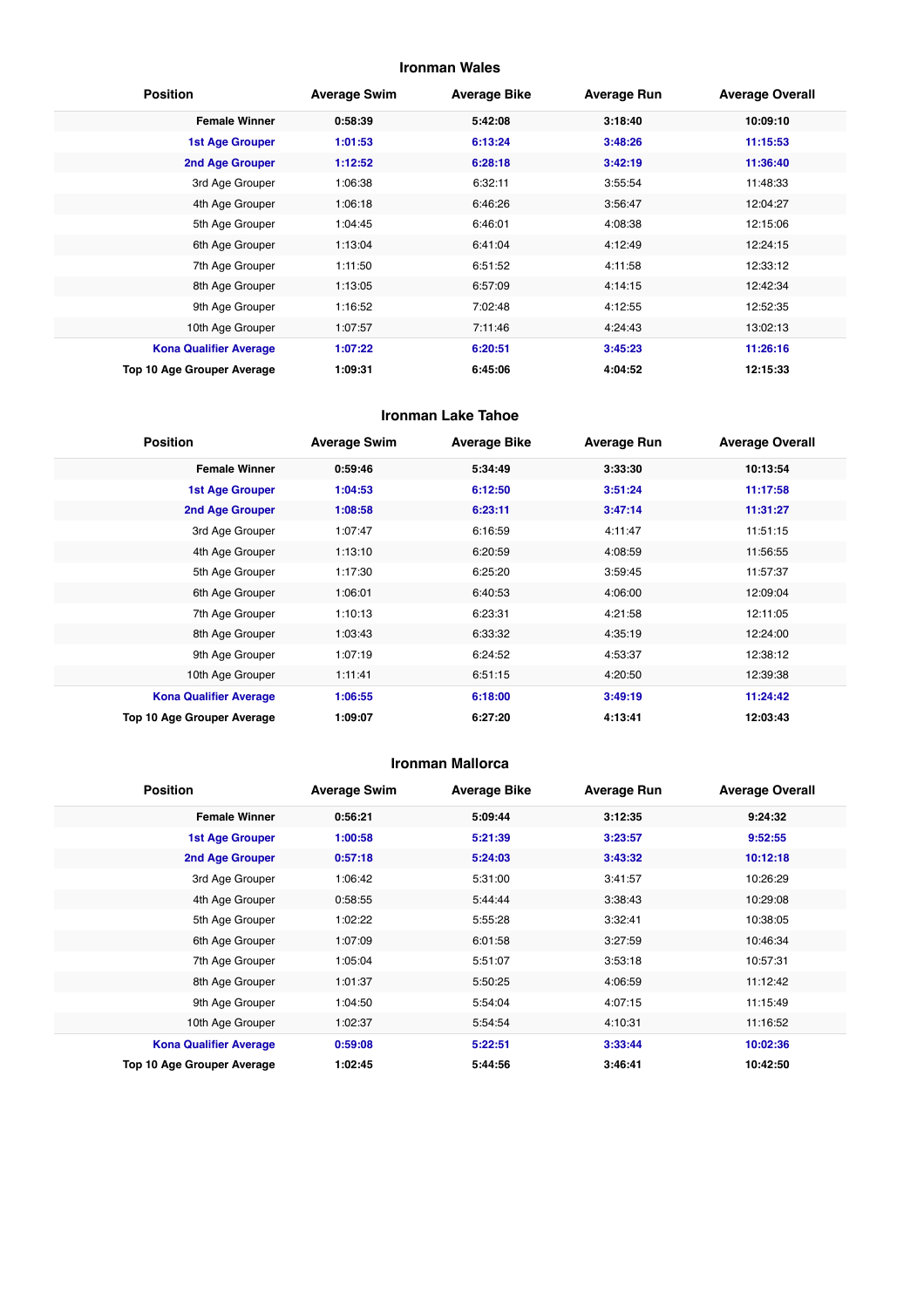## **Ironman Chattanooga**

| <b>Position</b>               | <b>Average Swim</b> | <b>Average Bike</b> | <b>Average Run</b> | <b>Average Overall</b> |
|-------------------------------|---------------------|---------------------|--------------------|------------------------|
| <b>Female Winner</b>          | 0:44:53             | 4:55:39             | 3:10:10            | 8:55:27                |
| <b>1st Age Grouper</b>        | 0:52:49             | 5:33:02             | 3:30:16            | 10:04:15               |
| 2nd Age Grouper               | 0:50:19             | 5:36:46             | 3:42:27            | 10:18:01               |
| 3rd Age Grouper               | 0:53:29             | 5:35:18             | 3:47:50            | 10:25:15               |
| 4th Age Grouper               | 0:58:13             | 5:33:41             | 3:57:51            | 10:37:39               |
| 5th Age Grouper               | 0:51:30             | 5:35:06             | 4:05:34            | 10:40:01               |
| 6th Age Grouper               | 0:54:33             | 5:51:48             | 3:51:28            | 10:46:01               |
| 7th Age Grouper               | 0:54:40             | 5:43:21             | 4:04:21            | 10:51:55               |
| 8th Age Grouper               | 0:54:38             | 5:38:07             | 4:14:41            | 10:55:28               |
| 9th Age Grouper               | 0:56:40             | 5:47:39             | 4:08:09            | 11:00:19               |
| 10th Age Grouper              | 0:52:46             | 5:49:07             | 4:11:26            | 11:01:40               |
| <b>Kona Qualifier Average</b> | 0:51:34             | 5:34:54             | 3:36:21            | 10:11:08               |
| Top 10 Age Grouper Average    | 0:53:57             | 5:40:23             | 3:57:24            | 10:40:03               |

#### **Ironman Barcelona**

| <b>Position</b>               | <b>Average Swim</b> | <b>Average Bike</b> | <b>Average Run</b> | <b>Average Overall</b> |
|-------------------------------|---------------------|---------------------|--------------------|------------------------|
| <b>Female Winner</b>          | 1:00:19             | 4:41:29             | 3:03:25            | 8:48:02                |
| <b>1st Age Grouper</b>        | 1:10:42             | 4:59:38             | 3:18:48            | 9:34:21                |
| 2nd Age Grouper               | 1:03:09             | 5:05:26             | 3:41:22            | 9:54:55                |
| 3rd Age Grouper               | 1:01:25             | 5:12:13             | 3:52:32            | 10:10:36               |
| 4th Age Grouper               | 1:10:04             | 5:08:11             | 3:56:57            | 10:20:19               |
| 5th Age Grouper               | 1:04:09             | 5:19:30             | 3:58:43            | 10:27:55               |
| 6th Age Grouper               | 1:04:31             | 5:25:36             | 4:10:44            | 10:45:43               |
| 7th Age Grouper               | 1:07:52             | 5:33:38             | 3:58:37            | 10:46:42               |
| 8th Age Grouper               | 1:13:54             | 5:27:18             | 4:03:04            | 10:50:46               |
| 9th Age Grouper               | 1:19:18             | 5:24:57             | 4:10:25            | 11:01:03               |
| 10th Age Grouper              | 1:23:06             | 5:44:28             | 3:52:13            | 11:09:01               |
| <b>Kona Qualifier Average</b> | 1:06:55             | 5:02:32             | 3:30:05            | 9:44:38                |
| Top 10 Age Grouper Average    | 1:09:49             | 5:20:05             | 3:54:20            | 10:30:08               |

## **Ironman World Championship**

| <b>Position</b>               | <b>Average Swim</b> | <b>Average Bike</b> | <b>Average Run</b> | <b>Average Overall</b> |
|-------------------------------|---------------------|---------------------|--------------------|------------------------|
| <b>Female Winner</b>          | 0:57:25             | 5:01:56             | 2:59:45            | 9:03:53                |
| <b>1st Age Grouper</b>        | 1:04:58             | 5:19:04             | 3:27:45            | 9:58:09                |
| 2nd Age Grouper               | 1:05:43             | 5:25:38             | 3:28:58            | 10:06:37               |
| 3rd Age Grouper               | 1:03:53             | 5:31:26             | 3:28:28            | 10:09:56               |
| 4th Age Grouper               | 1:06:19             | 5:26:43             | 3:36:02            | 10:15:43               |
| 5th Age Grouper               | 1:04:42             | 5:33:44             | 3:33:24            | 10:18:53               |
| 6th Age Grouper               | 1:09:28             | 5:32:12             | 3:35:11            | 10:23:12               |
| 7th Age Grouper               | 1:05:18             | 5:31:02             | 3:42:37            | 10:26:01               |
| 8th Age Grouper               | 1:06:41             | 5:35:33             | 3:38:27            | 10:28:19               |
| 9th Age Grouper               | 1:07:55             | 5:41:25             | 3:34:05            | 10:30:40               |
| 10th Age Grouper              | 1:06:57             | 5:44:35             | 3:34:33            | 10:33:43               |
| <b>Kona Qualifier Average</b> | 1:04:58             | 5:19:04             | 3:27:45            | 9:58:09                |
| Top 10 Age Grouper Average    | 1:06:12             | 5:32:08             | 3:33:57            | 10:19:07               |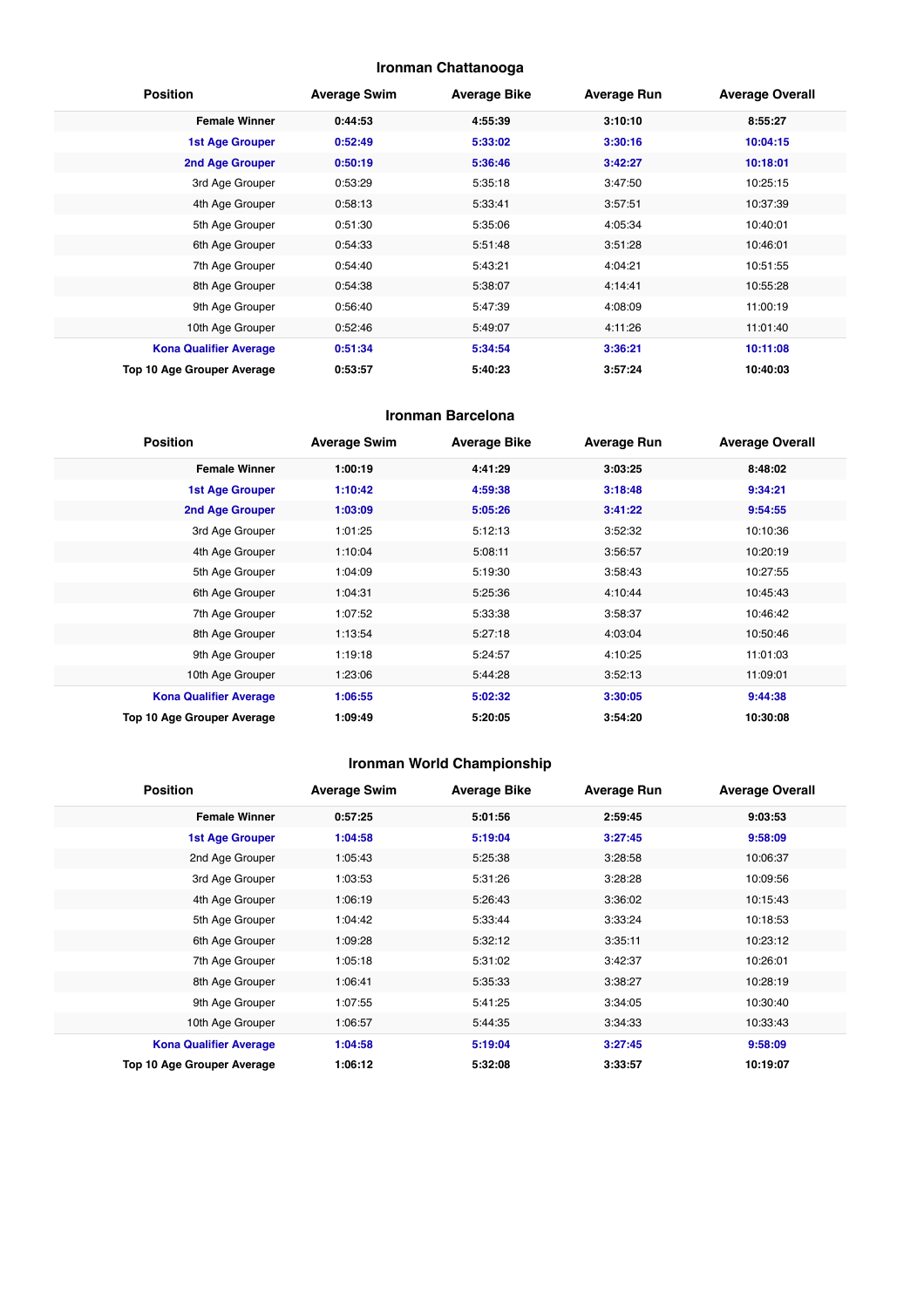#### **Ironman Louisville**

| <b>Position</b>               | <b>Average Swim</b> | <b>Average Bike</b> | <b>Average Run</b> | <b>Average Overall</b> |
|-------------------------------|---------------------|---------------------|--------------------|------------------------|
| <b>Female Winner</b>          | 0:53:32             | 5:16:29             | 3:19:50            | 9:36:15                |
| <b>1st Age Grouper</b>        | 1:02:53             | 5:32:34             | 3:43:13            | 10:26:23               |
| 2nd Age Grouper               | 1:05:06             | 5:44:20             | 3:41:39            | 10:39:44               |
| 3rd Age Grouper               | 1:05:35             | 5:41:53             | 3:53:27            | 10:49:41               |
| 4th Age Grouper               | 1:04:10             | 5:44:34             | 3:59:12            | 10:56:45               |
| 5th Age Grouper               | 1:10:14             | 5:54:52             | 3:50:02            | 11:04:38               |
| 6th Age Grouper               | 1:03:55             | 5:51:33             | 4:06:49            | 11:12:56               |
| 7th Age Grouper               | 1:07:44             | 5:54:40             | 4:07:16            | 11:19:42               |
| 8th Age Grouper               | 1:12:40             | 5:56:11             | 4:07:00            | 11:25:54               |
| 9th Age Grouper               | 1:13:38             | 6:01:26             | 4:06:58            | 11:33:21               |
| 10th Age Grouper              | 0:58:32             | 6:03:51             | 4:18:59            | 11:39:06               |
| <b>Kona Qualifier Average</b> | 1:04:00             | 5:38:27             | 3:42:26            | 10:33:03               |
| Top 10 Age Grouper Average    | 1:06:27             | 5:50:35             | 3:59:28            | 11:06:49               |

#### **Ironman Maryland**

| <b>Position</b>               | <b>Average Swim</b> | <b>Average Bike</b> | <b>Average Run</b> | <b>Average Overall</b> |
|-------------------------------|---------------------|---------------------|--------------------|------------------------|
| <b>Female Winner</b>          | 0:53:01             | 5:06:43             | 3:26:46            | 9:34:29                |
| <b>1st Age Grouper</b>        | 0:57:12             | 5:08:49             | 3:26:52            | 9:39:12                |
| 2nd Age Grouper               | 0:55:18             | 5:08:46             | 3:40:24            | 9:53:25                |
| 3rd Age Grouper               | 1:01:06             | 5:10:06             | 3:45:08            | 10:04:14               |
| 4th Age Grouper               | 0:56:18             | 5:17:54             | 3:48:25            | 10:10:08               |
| 5th Age Grouper               | 1:10:11             | 5:22:31             | 3:38:26            | 10:19:19               |
| 6th Age Grouper               | 1:06:37             | 5:13:55             | 3:55:47            | 10:24:38               |
| 7th Age Grouper               | 1:05:05             | 5:30:38             | 4:03:28            | 10:49:02               |
| 8th Age Grouper               | 1:02:04             | 5:46:28             | 3:49:47            | 10:56:35               |
| 9th Age Grouper               | 1:12:30             | 5:49:35             | 3:48:42            | 10:59:56               |
| 10th Age Grouper              | 1:08:23             | 5:39:37             | 4:18:30            | 11:14:32               |
| <b>Kona Qualifier Average</b> | 0:56:15             | 5:08:48             | 3:33:38            | 9:46:18                |
| Top 10 Age Grouper Average    | 1:03:28             | 5:24:50             | 3:49:33            | 10:27:06               |

#### **Ironman Los Cabos**

| <b>Position</b>               | <b>Average Swim</b> | <b>Average Bike</b> | <b>Average Run</b> | <b>Average Overall</b> |
|-------------------------------|---------------------|---------------------|--------------------|------------------------|
| <b>Female Winner</b>          | 0:53:11             | 5:06:17             | 6:23:48            | 9:26:08                |
| <b>1st Age Grouper</b>        | 0:59:18             | 5:45:33             | 3:34:39            | 10:24:55               |
| <b>2nd Age Grouper</b>        | 1:03:18             | 5:45:23             | 3:48:54            | 10:44:49               |
| 3rd Age Grouper               | 0:58:59             | 5:55:52             | 3:50:44            | 10:52:31               |
| 4th Age Grouper               | 1:11:16             | 5:41:48             | 4:02:38            | 11:02:03               |
| 5th Age Grouper               | 1:04:44             | 5:48:42             | 4:09:57            | 11:09:11               |
| 6th Age Grouper               | 1:05:16             | 6:11:27             | 4:01:28            | 11:26:06               |
| 7th Age Grouper               | 1:06:28             | 5:52:21             | 4:22:43            | 11:28:39               |
| 8th Age Grouper               | 1:07:17             | 6:05:44             | 4:13:05            | 11:34:10               |
| 9th Age Grouper               | 1:10:12             | 6:11:23             | 4:14:02            | 11:44:59               |
| 10th Age Grouper              | 1:10:17             | 6:31:06             | 3:55:26            | 11:47:12               |
| <b>Kona Qualifier Average</b> | 1:01:18             | 5:45:28             | 3:41:46            | 10:34:52               |
| Top 10 Age Grouper Average    | 1:05:42             | 5:58:56             | 4:01:21            | 11:13:27               |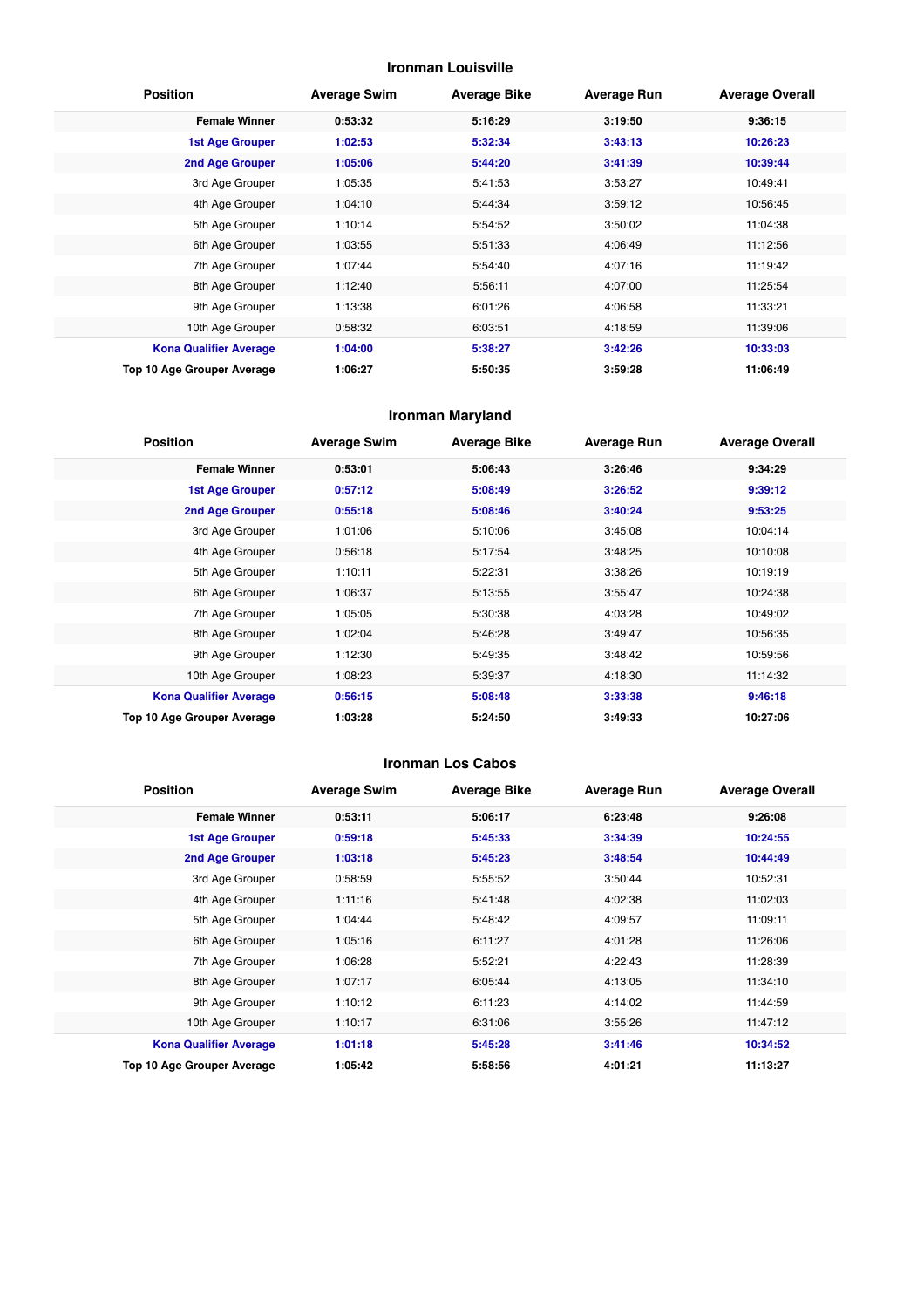#### **Ironman Florida**

| <b>Position</b>               | <b>Average Swim</b> | <b>Average Bike</b> | <b>Average Run</b> | <b>Average Overall</b> |
|-------------------------------|---------------------|---------------------|--------------------|------------------------|
| <b>Female Winner</b>          | 0:58:39             | 4:56:41             | 3:09:30            | 9:04:51                |
| <b>1st Age Grouper</b>        | 0:57:24             | 5:17:59             | 3:33:11            | 9:56:17                |
| 2nd Age Grouper               | 1:02:03             | 5:17:52             | 3:38:55            | 10:07:10               |
| 3rd Age Grouper               | 1:03:14             | 5:24:40             | 3:41:10            | 10:18:14               |
| 4th Age Grouper               | 1:00:20             | 5:25:48             | 3:49:49            | 10:24:46               |
| 5th Age Grouper               | 1:01:11             | 5:30:55             | 3:49:49            | 10:30:44               |
| 6th Age Grouper               | 1:02:50             | 5:29:01             | 3:56:50            | 10:37:11               |
| 7th Age Grouper               | 1:03:39             | 5:36:04             | 3:52:47            | 10:42:02               |
| 8th Age Grouper               | 1:00:51             | 5:33:25             | 4:02:58            | 10:46:04               |
| 9th Age Grouper               | 1:02:31             | 5:40:27             | 3:58:44            | 10:51:48               |
| 10th Age Grouper              | 1:04:17             | 5:40:28             | 3:59:19            | 10:54:30               |
| <b>Kona Qualifier Average</b> | 0:59:44             | 5:17:55             | 3:36:03            | 10:01:44               |
| Top 10 Age Grouper Average    | 1:01:50             | 5:29:40             | 3:50:21            | 10:30:53               |

#### **Ironman Fortaleza**

| <b>Position</b>               | <b>Average Swim</b> | <b>Average Bike</b> | <b>Average Run</b> | <b>Average Overall</b> |
|-------------------------------|---------------------|---------------------|--------------------|------------------------|
| <b>Female Winner</b>          | 0:51:52             | 4:57:46             | 3:15:59            | 9:09:20                |
| <b>1st Age Grouper</b>        | 1:25:19             | 5:33:13             | 3:54:33            | 10:59:54               |
| 2nd Age Grouper               | 1:12:08             | 6:07:29             | 4:00:35            | 11:26:35               |
| 3rd Age Grouper               | 1:12:22             | 6:05:26             | 4:16:58            | 11:40:54               |
| 4th Age Grouper               | 1:28:33             | 6:15:54             | 3:53:41            | 11:49:44               |
| 5th Age Grouper               | 1:12:28             | 6:11:22             | 4:20:11            | 11:51:47               |
| 6th Age Grouper               | 1:52:21             | 6:00:19             | 3:51:03            | 11:52:26               |
| 7th Age Grouper               | 1:26:05             | 6:17:07             | 4:13:11            | 12:02:51               |
| 8th Age Grouper               | 1:14:25             | 6:09:22             | 4:34:50            | 12:04:55               |
| 9th Age Grouper               | 1:27:40             | 6:03:05             | 4:46:59            | 12:27:21               |
| 10th Age Grouper              | 1:22:55             | 6:27:49             | 4:37:45            | 12:35:26               |
| <b>Kona Qualifier Average</b> | 1:18:43             | 5:50:21             | 3:57:34            | 11:13:14               |
| Top 10 Age Grouper Average    | 1:23:25             | 6:07:06             | 4:14:58            | 11:53:11               |

## **Ironman Malaysia**

| <b>Position</b>               | <b>Average Swim</b> | <b>Average Bike</b> | <b>Average Run</b> | <b>Average Overall</b> |
|-------------------------------|---------------------|---------------------|--------------------|------------------------|
| <b>Female Winner</b>          | 0:59:11             | 4:58:44             | 3:23:11            | 9:26:38                |
| <b>1st Age Grouper</b>        | 0:58:28             | 5:38:00             | 4:09:10            | 10:56:07               |
| 2nd Age Grouper               | 1:03:13             | 6:07:22             | 4:04:53            | 11:26:17               |
| 3rd Age Grouper               | 1:03:03             | 6:10:29             | 5:09:36            | 12:33:38               |
| 4th Age Grouper               | 1:18:17             | 6:23:14             | 4:39:47            | 12:34:37               |
| 5th Age Grouper               | 1:13:39             | 6:41:49             | 4:41:37            | 12:47:21               |
| 6th Age Grouper               | 1:27:35             | 6:44:17             | 4:32:20            | 12:55:35               |
| 7th Age Grouper               | 1:14:48             | 6:24:08             | 5:17:26            | 13:06:35               |
| 8th Age Grouper               | 1:04:15             | 6:49:47             | 5:19:11            | 13:28:34               |
| 9th Age Grouper               | 1:29:26             | 6:41:53             | 5:04:56            | 13:29:29               |
| 10th Age Grouper              | 1:30:52             | 6:58:56             | 4:48:35            | 13:32:55               |
| <b>Kona Qualifier Average</b> | 0:58:28             | 5:38:00             | 4:09:10            | 10:56:07               |
| Top 10 Age Grouper Average    | 1:14:21             | 6:27:59             | 4:46:45            | 12:41:06               |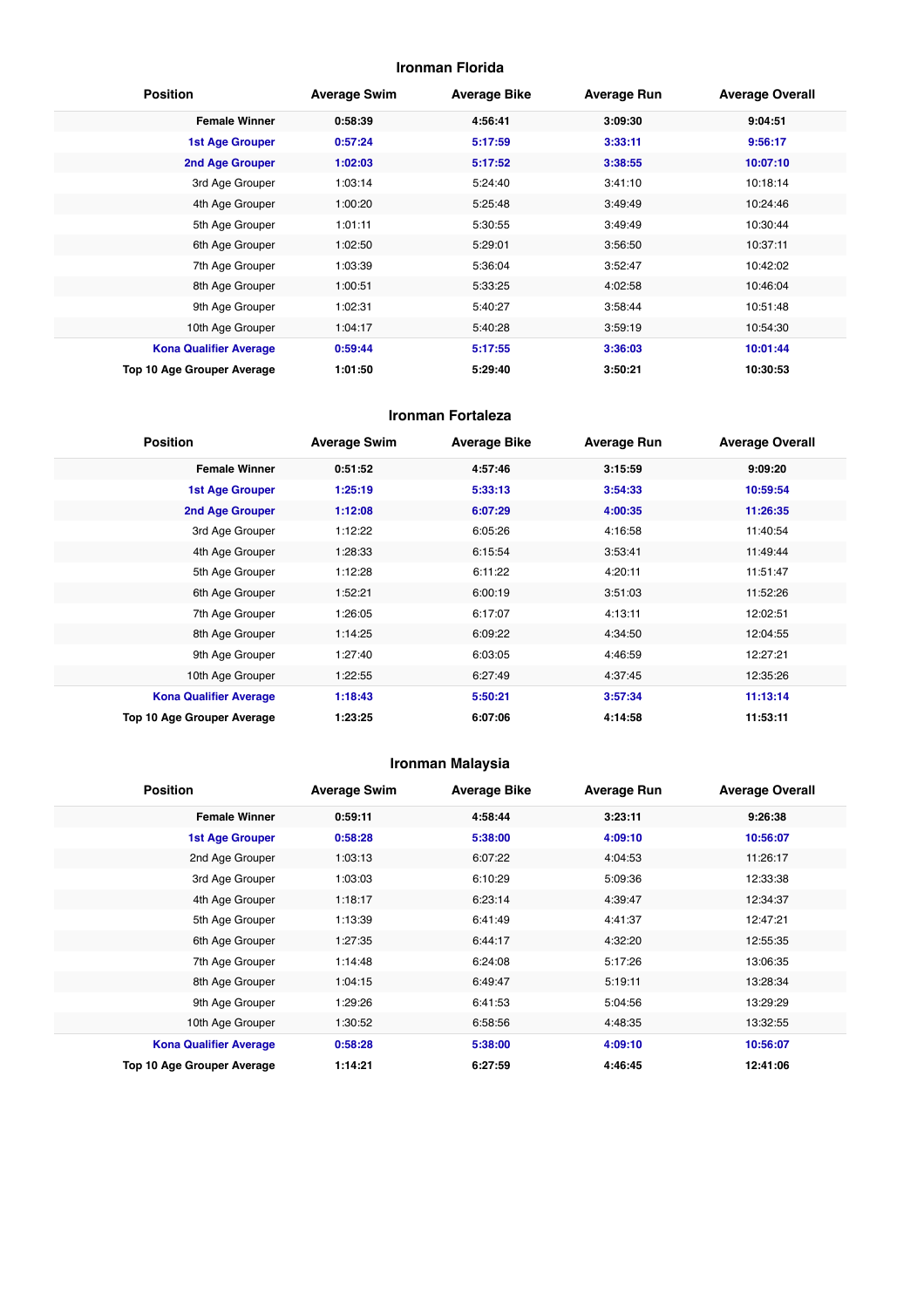#### **Ironman Arizona**

| <b>Position</b>               | <b>Average Swim</b> | <b>Average Bike</b> | <b>Average Run</b> | <b>Average Overall</b> |
|-------------------------------|---------------------|---------------------|--------------------|------------------------|
| <b>Female Winner</b>          | 0:57:13             | 5:00:14             | 3:08:59            | 9:11:01                |
| <b>1st Age Grouper</b>        | 1:04:23             | 5:24:56             | 3:35:08            | 10:11:03               |
| 2nd Age Grouper               | 1:08:41             | 5:28:40             | 3:41:28            | 10:26:47               |
| 3rd Age Grouper               | 1:06:32             | 5:39:31             | 3:44:30            | 10:38:12               |
| 4th Age Grouper               | 1:07:07             | 5:32:23             | 3:58:52            | 10:46:17               |
| 5th Age Grouper               | 1:08:16             | 5:44:10             | 3:46:35            | 10:46:23               |
| 6th Age Grouper               | 1:10:26             | 5:37:36             | 3:55:33            | 10:50:33               |
| 7th Age Grouper               | 1:09:27             | 5:42:05             | 4:02:03            | 11:02:19               |
| 8th Age Grouper               | 1:09:10             | 5:43:22             | 3:58:35            | 10:59:54               |
| 9th Age Grouper               | 1:11:37             | 5:40:52             | 4:04:46            | 11:06:05               |
| 10th Age Grouper              | 1:07:30             | 5:44:14             | 4:11:08            | 11:11:22               |
| <b>Kona Qualifier Average</b> | 1:05:37             | 5:26:57             | 3:38:38            | 10:18:21               |
| Top 10 Age Grouper Average    | 1:08:28             | 5:38:56             | 3:54:24            | 10:49:47               |

#### **Ironman Cozumel**

| <b>Position</b>               | <b>Average Swim</b> | <b>Average Bike</b> | <b>Average Run</b> | <b>Average Overall</b> |
|-------------------------------|---------------------|---------------------|--------------------|------------------------|
| <b>Female Winner</b>          | 0:49:18             | 5:00:51             | 3:11:56            | 9:08:24                |
| <b>1st Age Grouper</b>        | 1:01:48             | 5:25:47             | 3:30:00            | 10:03:12               |
| 2nd Age Grouper               | 1:01:16             | 5:28:55             | 4:37:15            | 10:09:28               |
| 3rd Age Grouper               | 0:49:33             | 5:39:37             | 3:42:26            | 10:26:29               |
| 4th Age Grouper               | 1:01:49             | 5:42:49             | 3:48:48            | 10:40:47               |
| 5th Age Grouper               | 0:56:00             | 5:48:28             | 3:57:54            | 10:51:14               |
| 6th Age Grouper               | 1:01:14             | 6:00:13             | 4:03:39            | 10:57:43               |
| 7th Age Grouper               | 0:55:16             | 5:56:53             | 3:58:20            | 11:05:58               |
| 8th Age Grouper               | 1:02:27             | 5:53:33             | 4:10:35            | 11:14:17               |
| 9th Age Grouper               | 1:03:38             | 5:51:03             | 4:15:51            | 11:19:49               |
| 10th Age Grouper              | 0:58:16             | 5:54:25             | 4:14:11            | 11:22:19               |
| <b>Kona Qualifier Average</b> | 1:01:32             | 5:27:21             | 4:03:38            | 10:06:20               |
| Top 10 Age Grouper Average    | 0:59:08             | 5:46:10             | 4:01:54            | 10:49:08               |

#### **Ironman Western Australia**

| <b>Position</b>               | <b>Average Swim</b> | <b>Average Bike</b> | <b>Average Run</b> | <b>Average Overall</b> |
|-------------------------------|---------------------|---------------------|--------------------|------------------------|
| <b>Female Winner</b>          | 0:55:48             | 4:59:23             | 3:12:57            | 9:10:38                |
| <b>1st Age Grouper</b>        | 1:04:49             | 5:18:39             | 3:36:28            | 10:03:35               |
| <b>2nd Age Grouper</b>        | 1:00:57             | 5:24:48             | 3:45:30            | 10:15:19               |
| 3rd Age Grouper               | 1:04:29             | 5:27:18             | 3:46:31            | 10:23:11               |
| 4th Age Grouper               | 1:05:05             | 5:27:20             | 3:58:41            | 10:34:57               |
| 5th Age Grouper               | 1:07:09             | 5:43:49             | 3:49:43            | 10:44:59               |
| 6th Age Grouper               | 1:05:23             | 5:39:12             | 4:03:35            | 10:52:46               |
| 7th Age Grouper               | 1:03:42             | 5:40:08             | 4:13:56            | 11:02:52               |
| 8th Age Grouper               | 1:06:38             | 5:44:12             | 4:10:36            | 11:06:21               |
| 9th Age Grouper               | 1:05:35             | 5:37:01             | 4:22:15            | 11:09:49               |
| 10th Age Grouper              | 1:08:03             | 5:49:06             | 4:15:51            | 11:17:36               |
| <b>Kona Qualifier Average</b> | 1:02:53             | 5:21:44             | 3:40:59            | 10:09:27               |
| Top 10 Age Grouper Average    | 1:05:11             | 5:35:09             | 4:00:19            | 10:45:08               |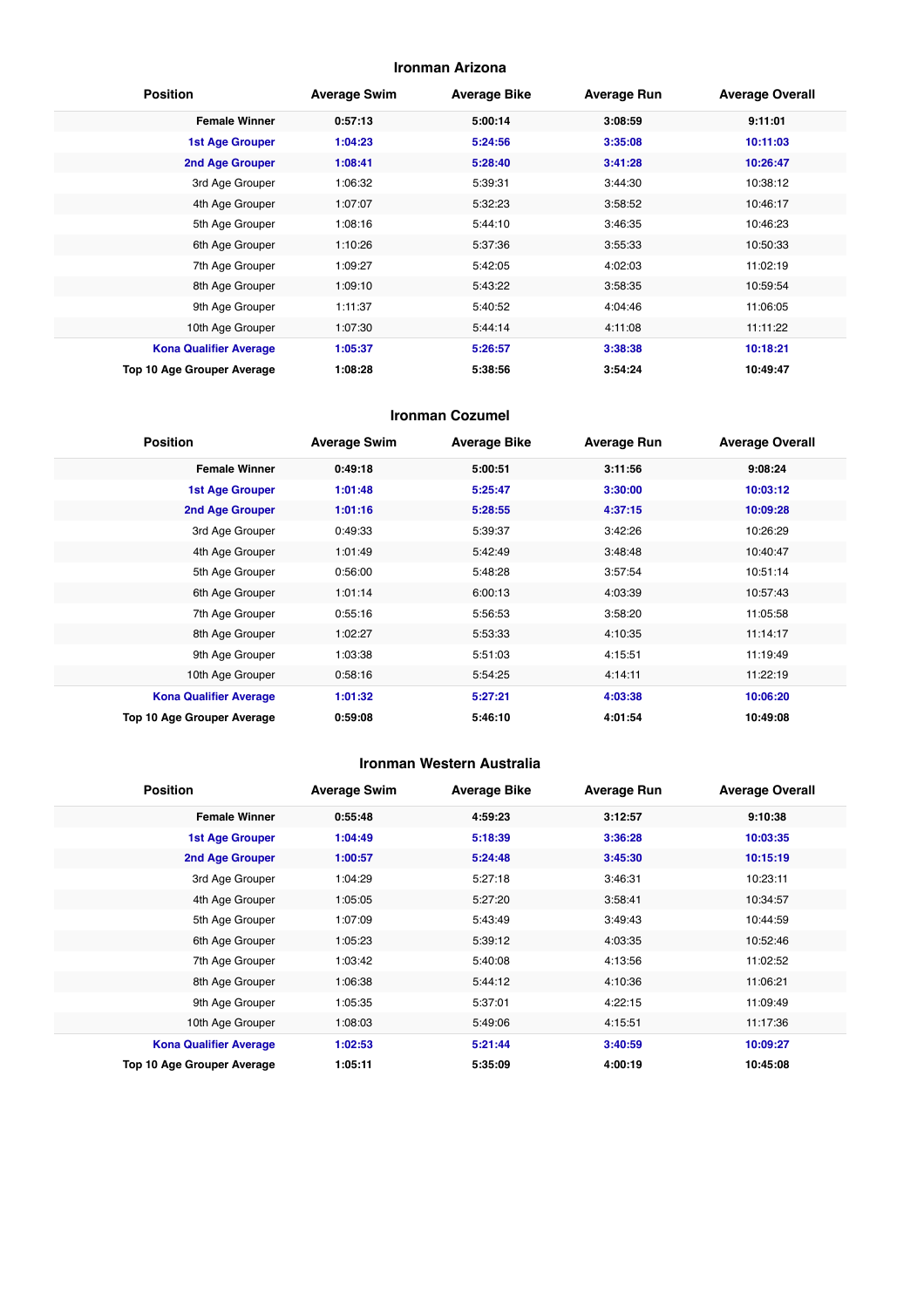#### **Ironman New Zealand**

| <b>Position</b>               | <b>Average Swim</b> | <b>Average Bike</b> | <b>Average Run</b> | <b>Average Overall</b> |
|-------------------------------|---------------------|---------------------|--------------------|------------------------|
| <b>Female Winner</b>          | 0:50:18             | 5:09:42             | 3:13:07            | 9:18:08                |
| <b>1st Age Grouper</b>        | 1:04:39             | 5:26:57             | 3:41:23            | 10:21:47               |
| 2nd Age Grouper               | 0:58:53             | 5:39:32             | 3:44:27            | 10:30:58               |
| 3rd Age Grouper               | 1:02:22             | 5:46:08             | 3:44:07            | 10:40:34               |
| 4th Age Grouper               | 1:02:16             | 5:51:37             | 3:46:17            | 10:47:59               |
| 5th Age Grouper               | 1:11:38             | 5:41:51             | 3:57:15            | 10:59:01               |
| 6th Age Grouper               | 1:07:02             | 5:52:10             | 4:03:47            | 11:10:54               |
| 7th Age Grouper               | 1:07:28             | 6:00:38             | 3:59:19            | 11:17:33               |
| 8th Age Grouper               | 1:08:11             | 5:58:37             | 4:07:15            | 11:23:22               |
| 9th Age Grouper               | 1:06:06             | 6:04:14             | 4:08:07            | 11:28:00               |
| 10th Age Grouper              | 1:07:07             | 6:16:59             | 4:07:29            | 11:41:42               |
| <b>Kona Qualifier Average</b> | 1:01:46             | 5:33:14             | 3:42:55            | 10:26:23               |
| Top 10 Age Grouper Average    | 1:05:34             | 5:51:52             | 3:55:57            | 11:02:11               |

#### **Ironman Melbourne**

| <b>Position</b>               | <b>Average Swim</b> | <b>Average Bike</b> | <b>Average Run</b> | <b>Average Overall</b> |
|-------------------------------|---------------------|---------------------|--------------------|------------------------|
| <b>Female Winner</b>          | 0:53:25             | 4:46:42             | 3:04:12            | 8:48:33                |
| <b>1st Age Grouper</b>        | 1:01:35             | 5:02:36             | 3:29:23            | 9:38:55                |
| 2nd Age Grouper               | 1:04:29             | 5:03:11             | 3:33:44            | 9:47:02                |
| <b>3rd Age Grouper</b>        | 1:02:24             | 5:05:59             | 3:38:16            | 9:52:26                |
| 4th Age Grouper               | 1:03:43             | 5:13:38             | 3:37:14            | 9:59:27                |
| 5th Age Grouper               | 1:06:14             | 5:14:36             | 3:41:36            | 10:08:39               |
| 6th Age Grouper               | 1:02:56             | 5:22:38             | 3:41:58            | 10:14:25               |
| 7th Age Grouper               | 0:59:26             | 5:21:40             | 3:48:21            | 10:15:51               |
| 8th Age Grouper               | 1:08:11             | 5:33:31             | 3:40:07            | 10:31:20               |
| 9th Age Grouper               | 1:05:57             | 5:38:28             | 3:42:59            | 10:35:38               |
| 10th Age Grouper              | 1:12:42             | 5:26:39             | 3:51:28            | 10:39:11               |
| <b>Kona Qualifier Average</b> | 1:02:49             | 5:03:55             | 3:33:48            | 9:46:08                |
| Top 10 Age Grouper Average    | 1:04:46             | 5:18:17             | 3:40:30            | 10:10:17               |

#### **Ironman South Africa**

| <b>Position</b>               | <b>Average Swim</b> | <b>Average Bike</b> | <b>Average Run</b> | <b>Average Overall</b> |
|-------------------------------|---------------------|---------------------|--------------------|------------------------|
| <b>Female Winner</b>          | 0:59:05             | 5:05:20             | 3:10:03            | 9:19:21                |
| <b>1st Age Grouper</b>        | 1:06:36             | 5:38:18             | 3:39:21            | 10:30:23               |
| <b>2nd Age Grouper</b>        | 1:07:42             | 5:44:06             | 3:55:23            | 10:54:35               |
| 3rd Age Grouper               | 1:09:17             | 5:56:11             | 4:07:48            | 11:21:35               |
| 4th Age Grouper               | 1:12:04             | 6:06:45             | 4:06:32            | 11:34:30               |
| 5th Age Grouper               | 1:15:53             | 6:09:11             | 4:07:09            | 11:42:29               |
| 6th Age Grouper               | 1:15:31             | 6:12:19             | 4:07:07            | 11:47:13               |
| 7th Age Grouper               | 1:12:44             | 6:09:39             | 4:20:27            | 11:51:33               |
| 8th Age Grouper               | 1:13:55             | 6:17:43             | 4:18:54            | 12:01:41               |
| 9th Age Grouper               | 1:17:17             | 6:17:57             | 4:21:23            | 12:08:10               |
| 10th Age Grouper              | 1:13:35             | 6:28:38             | 4:18:22            | 12:13:08               |
| <b>Kona Qualifier Average</b> | 1:07:52             | 5:46:12             | 3:54:10            | 10:55:31               |
| Top 10 Age Grouper Average    | 1:12:27             | 6:06:05             | 4:08:15            | 11:36:32               |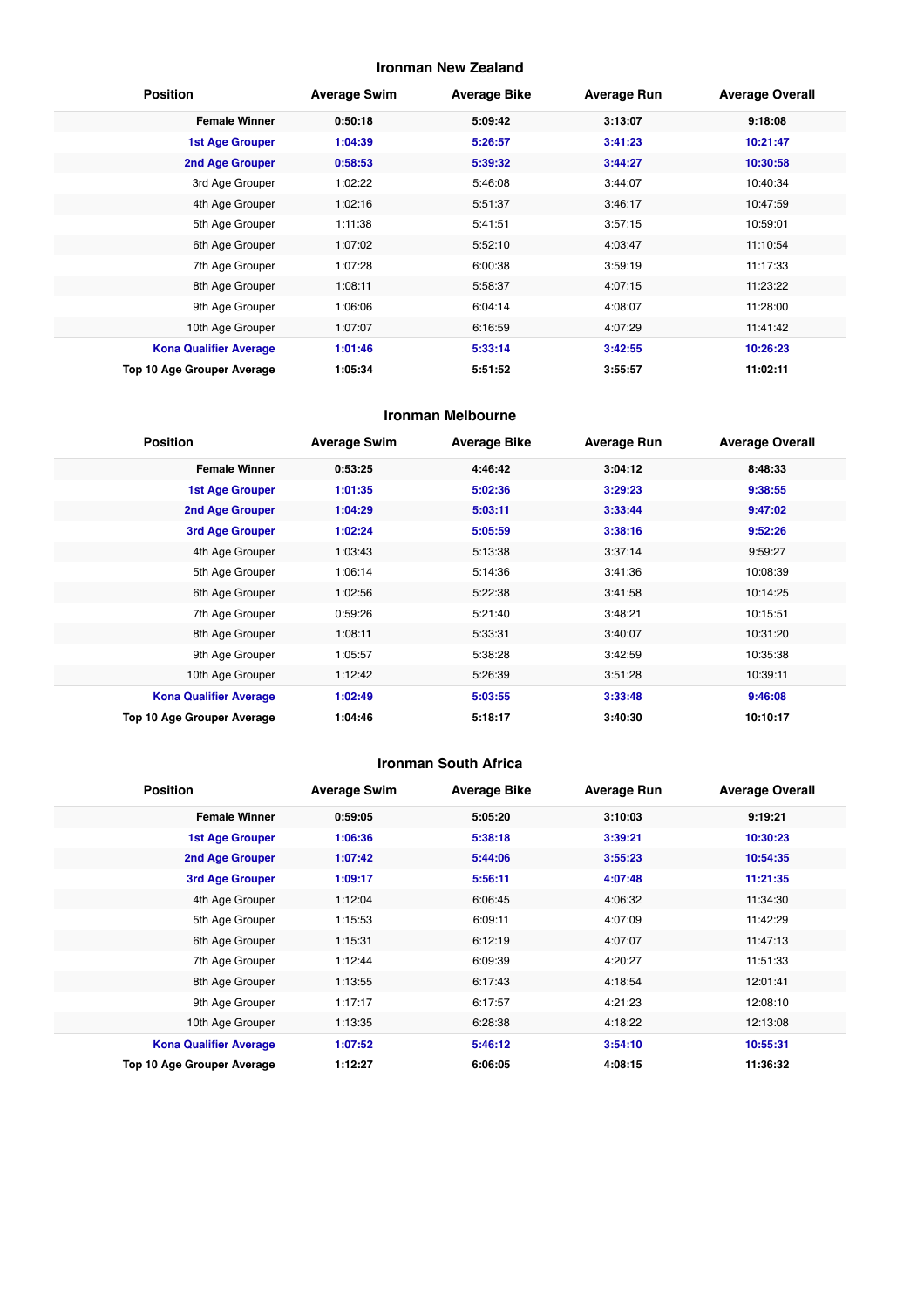#### **Ironman Australia**

| <b>Position</b>               | <b>Average Swim</b> | <b>Average Bike</b> | <b>Average Run</b> | <b>Average Overall</b> |
|-------------------------------|---------------------|---------------------|--------------------|------------------------|
| <b>Female Winner</b>          | 0:52:16             | 5:14:54             | 3:11:41            | 9:21:37                |
| <b>1st Age Grouper</b>        | 0:59:01             | 5:32:06             | 3:33:16            | 10:07:53               |
| 2nd Age Grouper               | 1:01:15             | 5:38:24             | 3:38:57            | 10:21:59               |
| 3rd Age Grouper               | 1:01:48             | 5:08:07             | 4:23:24            | 10:31:24               |
| 4th Age Grouper               | 1:00:59             | 5:41:52             | 3:56:06            | 10:43:06               |
| 5th Age Grouper               | 0:59:48             | 5:48:48             | 3:54:46            | 10:47:14               |
| 6th Age Grouper               | 1:02:02             | 5:18:08             | 4:34:21            | 10:53:22               |
| 7th Age Grouper               | 1:03:38             | 5:55:09             | 4:01:50            | 11:05:03               |
| 8th Age Grouper               | 1:02:48             | 6:00:26             | 4:02:33            | 11:10:47               |
| 9th Age Grouper               | 1:03:52             | 6:00:41             | 4:06:06            | 11:15:19               |
| 10th Age Grouper              | 1:03:51             | 6:05:45             | 4:03:57            | 11:18:15               |
| <b>Kona Qualifier Average</b> | 1:00:08             | 5:35:15             | 3:36:06            | 10:14:56               |
| Top 10 Age Grouper Average    | 1:01:54             | 5:42:56             | 4:01:32            | 10:49:26               |

#### **Ironman Texas**

| <b>Position</b>               | <b>Average Swim</b> | <b>Average Bike</b> | <b>Average Run</b> | <b>Average Overall</b> |
|-------------------------------|---------------------|---------------------|--------------------|------------------------|
| <b>Female Winner</b>          | 0:54:44             | 5:01:01             | 3:05:21            | 8:54:24                |
| <b>1st Age Grouper</b>        | 1:10:43             | 5:16:15             | 3:35:14            | 10:08:52               |
| 2nd Age Grouper               | 1:07:12             | 5:20:55             | 3:43:06            | 10:17:50               |
| 3rd Age Grouper               | 1:08:45             | 5:32:05             | 3:42:41            | 10:30:44               |
| 4th Age Grouper               | 1:12:36             | 5:19:01             | 4:01:33            | 10:40:53               |
| 5th Age Grouper               | 1:13:05             | 5:30:06             | 3:57:02            | 10:47:50               |
| 6th Age Grouper               | 1:14:20             | 5:25:55             | 4:08:23            | 10:57:23               |
| 7th Age Grouper               | 1:12:30             | 5:41:19             | 4:01:44            | 11:07:08               |
| 8th Age Grouper               | 1:17:06             | 5:31:21             | 4:12:56            | 11:09:57               |
| 9th Age Grouper               | 1:13:09             | 5:43:12             | 4:08:45            | 11:13:22               |
| 10th Age Grouper              | 1:20:01             | 5:37:57             | 4:10:48            | 11:17:46               |
| <b>Kona Qualifier Average</b> | 1:08:53             | 5:23:05             | 3:40:20            | 10:19:09               |
| Top 10 Age Grouper Average    | 1:12:57             | 5:29:49             | 3:58:13            | 10:49:10               |

#### **Ironman Lanzarote**

| <b>Position</b>               | <b>Average Swim</b> | <b>Average Bike</b> | <b>Average Run</b> | <b>Average Overall</b> |
|-------------------------------|---------------------|---------------------|--------------------|------------------------|
| <b>Female Winner</b>          | 0:55:38             | 5:39:59             | 3:09:28            | 9:52:17                |
| <b>1st Age Grouper</b>        | 1:02:06             | 5:57:06             | 3:32:11            | 10:39:13               |
| 2nd Age Grouper               | 1:07:47             | 6:09:37             | 3:39:31            | 11:06:13               |
| 3rd Age Grouper               | 1:06:43             | 6:17:39             | 3:50:14            | 11:25:13               |
| 4th Age Grouper               | 1:07:04             | 6:33:31             | 3:53:26            | 11:44:50               |
| 5th Age Grouper               | 1:10:51             | 6:39:06             | 3:55:43            | 11:56:01               |
| 6th Age Grouper               | 1:11:00             | 6:44:04             | 4:13:22            | 12:21:56               |
| 7th Age Grouper               | 1:10:43             | 7:06:09             | 4:12:25            | 12:41:53               |
| 8th Age Grouper               | 1:10:24             | 7:03:53             | 4:27:54            | 12:57:38               |
| 9th Age Grouper               | 1:20:49             | 6:53:08             | 4:39:37            | 13:08:48               |
| 10th Age Grouper              | 1:17:51             | 7:09:29             | 4:37:13            | 13:21:07               |
| <b>Kona Qualifier Average</b> | 1:02:06             | 5:57:06             | 3:32:11            | 10:39:13               |
| Top 10 Age Grouper Average    | 1:10:32             | 6:39:22             | 4:06:10            | 12:08:17               |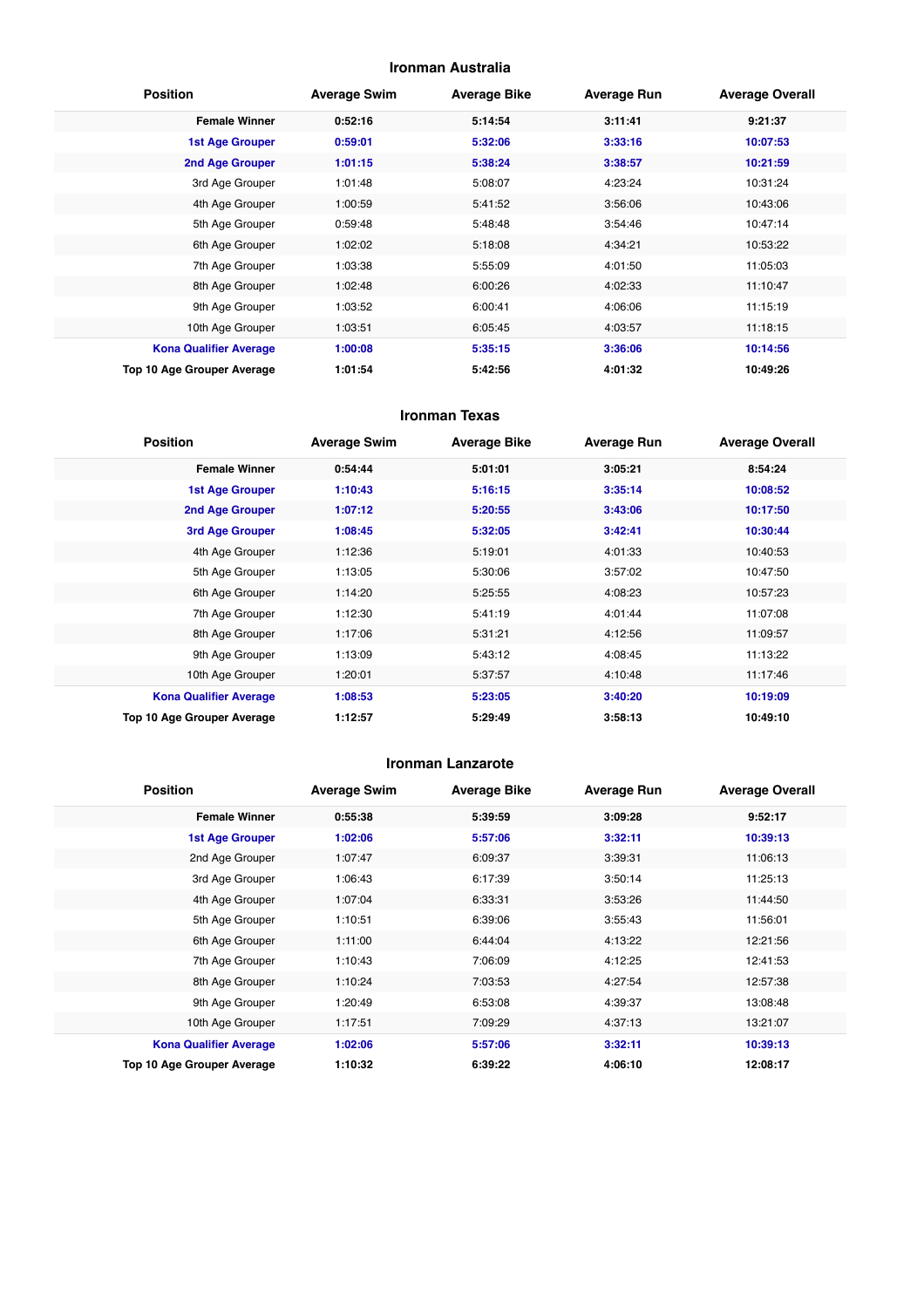#### **Ironman Brazil**

| <b>Position</b>               | <b>Average Swim</b> | <b>Average Bike</b> | <b>Average Run</b> | <b>Average Overall</b> |
|-------------------------------|---------------------|---------------------|--------------------|------------------------|
| <b>Female Winner</b>          | 0:56:08             | 4:58:02             | 3:59:39            | 9:34:30                |
| <b>1st Age Grouper</b>        | 1:04:38             | 4:49:31             | 3:17:07            | 10:30:09               |
| 2nd Age Grouper               | 1:07:12             | 5:04:15             | 3:24:03            | 10:54:09               |
| 3rd Age Grouper               | 1:10:45             | 5:07:01             | 3:33:06            | 11:12:18               |
| 4th Age Grouper               | 1:09:02             | 5:10:38             | 3:40:17            | 11:24:32               |
| 5th Age Grouper               | 1:11:38             | 5:15:37             | 3:46:14            | 11:37:47               |
| 6th Age Grouper               | 1:14:10             | 5:20:11             | 3:44:37            | 11:44:46               |
| 7th Age Grouper               | 1:08:10             | 5:16:08             | 3:56:07            | 11:52:51               |
| 8th Age Grouper               | 1:06:57             | 5:25:30             | 3:53:25            | 12:01:17               |
| 9th Age Grouper               | 1:14:26             | 5:20:55             | 4:06:48            | 12:10:54               |
| 10th Age Grouper              | 1:15:47             | 5:30:38             | 4:01:53            | 12:14:46               |
| <b>Kona Qualifier Average</b> | 1:05:55             | 4:56:53             | 3:20:35            | 10:42:09               |
| Top 10 Age Grouper Average    | 1:10:17             | 5:14:02             | 3:44:22            | 11:34:21               |

#### **Ironman France**

| <b>Position</b>               | <b>Average Swim</b> | <b>Average Bike</b> | <b>Average Run</b> | <b>Average Overall</b> |
|-------------------------------|---------------------|---------------------|--------------------|------------------------|
| <b>Female Winner</b>          | 0:57:30             | 5:23:21             | 3:07:26            | 9:34:29                |
| <b>1st Age Grouper</b>        | 1:03:32             | 5:42:11             | 3:38:45            | 10:33:23               |
| 2nd Age Grouper               | 1:06:28             | 5:54:28             | 3:38:31            | 10:48:44               |
| 3rd Age Grouper               | 1:02:46             | 5:57:38             | 3:52:18            | 11:08:58               |
| 4th Age Grouper               | 1:08:28             | 6:06:52             | 3:58:44            | 11:26:42               |
| 5th Age Grouper               | 1:09:54             | 6:22:56             | 3:56:55            | 11:35:21               |
| 6th Age Grouper               | 1:01:25             | 5:43:24             | 4:55:35            | 11:50:48               |
| 7th Age Grouper               | 1:06:08             | 6:31:01             | 4:12:21            | 12:01:41               |
| 8th Age Grouper               | 1:07:46             | 6:29:17             | 4:21:47            | 12:11:42               |
| 9th Age Grouper               | 1:12:43             | 6:40:11             | 4:17:23            | 12:24:27               |
| 10th Age Grouper              | 1:14:05             | 6:47:39             | 4:21:24            | 12:35:57               |
| <b>Kona Qualifier Average</b> | 1:03:32             | 5:42:11             | 3:38:45            | 10:33:23               |
| Top 10 Age Grouper Average    | 1:07:19             | 6:13:34             | 4:07:22            | 11:39:46               |

#### **Ironman Cairns**

| <b>Position</b>               | <b>Average Swim</b> | <b>Average Bike</b> | <b>Average Run</b> | <b>Average Overall</b> |
|-------------------------------|---------------------|---------------------|--------------------|------------------------|
| <b>Female Winner</b>          | 0:53:21             | 5:09:07             | 3:10:14            | 9:17:24                |
| <b>1st Age Grouper</b>        | 1:08:04             | 5:24:45             | 3:35:28            | 10:14:20               |
| <b>2nd Age Grouper</b>        | 1:04:13             | 5:24:32             | 3:51:50            | 10:27:46               |
| 3rd Age Grouper               | 1:01:57             | 5:36:51             | 3:54:28            | 10:38:18               |
| 4th Age Grouper               | 1:11:14             | 5:34:52             | 3:53:44            | 10:46:11               |
| 5th Age Grouper               | 1:06:14             | 5:43:44             | 4:04:04            | 11:00:12               |
| 6th Age Grouper               | 1:10:51             | 5:49:03             | 3:56:39            | 11:03:44               |
| 7th Age Grouper               | 1:12:02             | 5:41:31             | 4:08:03            | 11:09:15               |
| 8th Age Grouper               | 1:13:20             | 5:53:16             | 4:04:11            | 11:19:33               |
| 9th Age Grouper               | 1:13:05             | 6:00:11             | 4:00:28            | 11:22:36               |
| 10th Age Grouper              | 1:17:00             | 5:58:35             | 4:02:24            | 11:29:35               |
| <b>Kona Qualifier Average</b> | 1:06:09             | 5:24:39             | 3:43:39            | 10:21:03               |
| Top 10 Age Grouper Average    | 1:09:48             | 5:42:44             | 3:57:08            | 10:57:09               |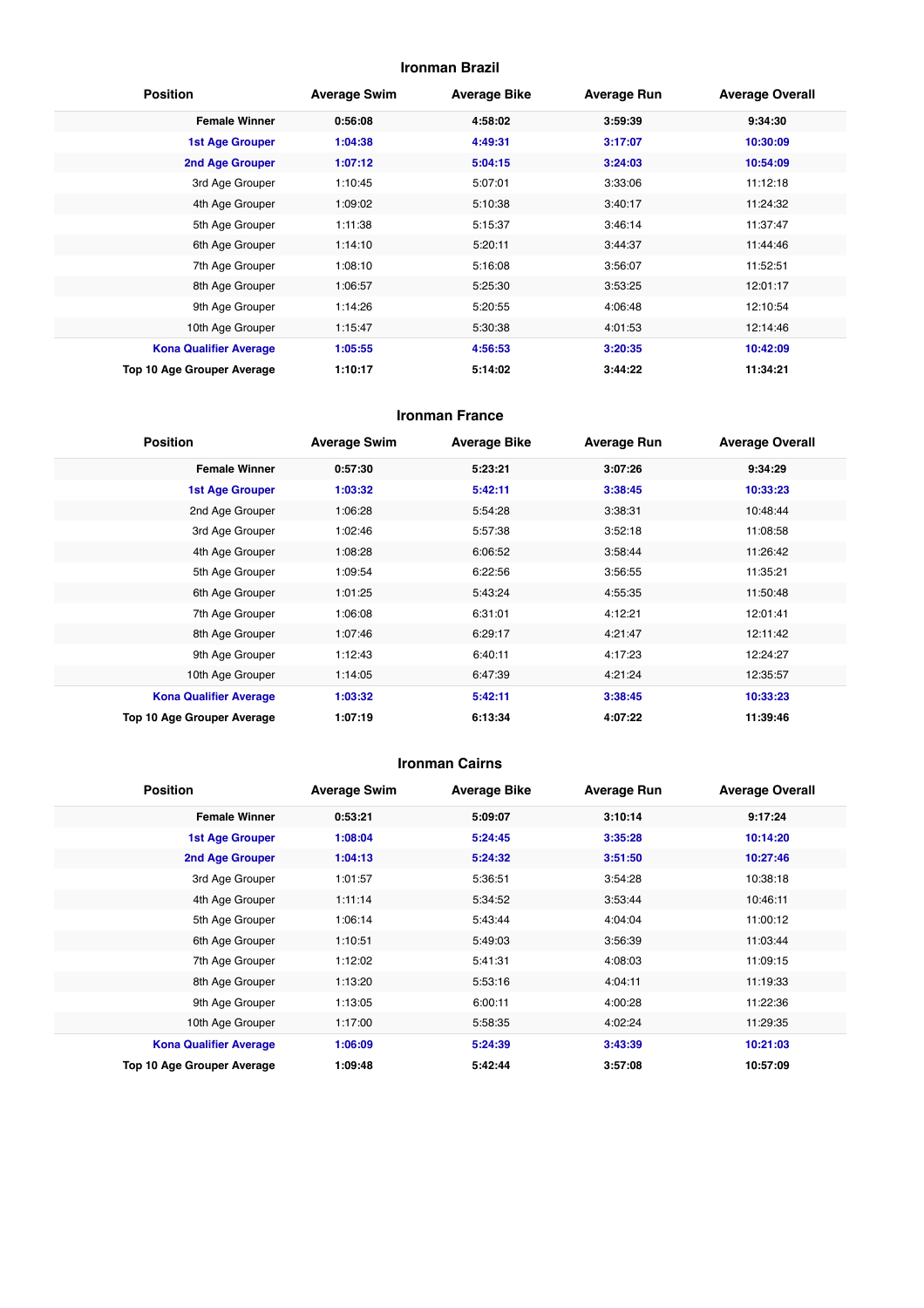#### **Ironman Austria**

| <b>Position</b>               | <b>Average Swim</b> | <b>Average Bike</b> | <b>Average Run</b> | <b>Average Overall</b> |
|-------------------------------|---------------------|---------------------|--------------------|------------------------|
| <b>Female Winner</b>          | 0:53:12             | 4:56:35             | 3:05:10            | 9:00:01                |
| 1st Age Grouper               | 1:01:06             | 5:12:21             | 3:32:22            | 9:54:14                |
| 2nd Age Grouper               | 1:05:26             | 5:15:43             | 3:34:22            | 10:02:39               |
| 3rd Age Grouper               | 1:06:13             | 5:19:02             | 3:43:07            | 10:15:59               |
| 4th Age Grouper               | 1:05:58             | 5:24:10             | 3:45:35            | 10:23:48               |
| 5th Age Grouper               | 1:07:19             | 5:34:32             | 4:18:40            | 10:31:32               |
| 6th Age Grouper               | 1:06:59             | 5:32:59             | 3:51:44            | 10:39:43               |
| 7th Age Grouper               | 1:07:05             | 5:41:49             | 4:24:50            | 10:43:31               |
| 8th Age Grouper               | 1:09:25             | 5:33:14             | 3:55:51            | 10:47:40               |
| 9th Age Grouper               | 1:06:05             | 5:37:31             | 4:39:51            | 10:53:56               |
| 10th Age Grouper              | 1:06:13             | 5:39:13             | 4:05:02            | 10:58:30               |
| <b>Kona Qualifier Average</b> | 1:01:06             | 5:12:21             | 3:32:22            | 9:54:14                |
| Top 10 Age Grouper Average    | 1:06:11             | 5:29:03             | 3:59:08            | 10:31:09               |

#### **Ironman Frankfurt**

| <b>Position</b>               | <b>Average Swim</b> | <b>Average Bike</b> | <b>Average Run</b> | <b>Average Overall</b> |
|-------------------------------|---------------------|---------------------|--------------------|------------------------|
| <b>Female Winner</b>          | 0:52:09             | 4:57:30             | 3:06:29            | 9:01:28                |
| 1st Age Grouper               | 1:01:15             | 5:16:57             | 3:14:01            | 9:57:30                |
| 2nd Age Grouper               | 1:01:48             | 5:23:59             | 3:18:25            | 10:08:49               |
| 3rd Age Grouper               | 1:04:09             | 5:26:18             | 3:42:33            | 10:17:30               |
| 4th Age Grouper               | 1:06:45             | 5:30:43             | 3:24:50            | 10:27:33               |
| 5th Age Grouper               | 1:03:36             | 5:31:17             | 3:54:50            | 10:38:56               |
| 6th Age Grouper               | 1:06:54             | 5:35:42             | 3:36:55            | 10:45:26               |
| 7th Age Grouper               | 1:07:39             | 5:35:54             | 3:40:55            | 10:53:35               |
| 8th Age Grouper               | 1:07:27             | 5:45:00             | 3:38:19            | 10:59:26               |
| 9th Age Grouper               | 1:08:50             | 5:43:19             | 3:43:21            | 11:05:34               |
| 10th Age Grouper              | 1:06:40             | 5:11:06             | 4:30:18            | 11:10:00               |
| <b>Kona Qualifier Average</b> | 1:01:32             | 5:20:28             | 3:16:13            | 10:03:10               |
| Top 10 Age Grouper Average    | 1:05:30             | 5:30:01             | 3:40:27            | 10:38:26               |

#### **Ironman UK**

| <b>Position</b>               | <b>Average Swim</b> | <b>Average Bike</b> | <b>Average Run</b> | <b>Average Overall</b> |
|-------------------------------|---------------------|---------------------|--------------------|------------------------|
| <b>Female Winner</b>          | 0:54:47             | 5:34:58             | 3:09:13            | 9:44:26                |
| <b>1st Age Grouper</b>        | 1:05:22             | 5:58:42             | 3:33:55            | 10:45:29               |
| 2nd Age Grouper               | 1:10:19             | 5:22:51             | 3:39:50            | 11:02:50               |
| 3rd Age Grouper               | 1:10:28             | 6:15:40             | 3:39:39            | 11:15:10               |
| 4th Age Grouper               | 1:05:19             | 6:30:56             | 3:43:06            | 11:28:42               |
| 5th Age Grouper               | 1:08:54             | 6:29:19             | 3:56:21            | 11:43:47               |
| 6th Age Grouper               | 1:07:48             | 6:32:55             | 4:02:47            | 11:55:10               |
| 7th Age Grouper               | 1:07:49             | 6:45:52             | 4:02:08            | 12:08:02               |
| 8th Age Grouper               | 1:11:35             | 6:43:50             | 4:13:45            | 12:21:23               |
| 9th Age Grouper               | 1:11:49             | 6:45:43             | 4:25:10            | 12:34:33               |
| 10th Age Grouper              | 1:10:01             | 7:02:02             | 4:21:30            | 12:49:10               |
| <b>Kona Qualifier Average</b> | 1:07:51             | 5:40:46             | 3:36:52            | 10:54:09               |
| Top 10 Age Grouper Average    | 1:08:56             | 6:26:47             | 3:57:49            | 11:48:25               |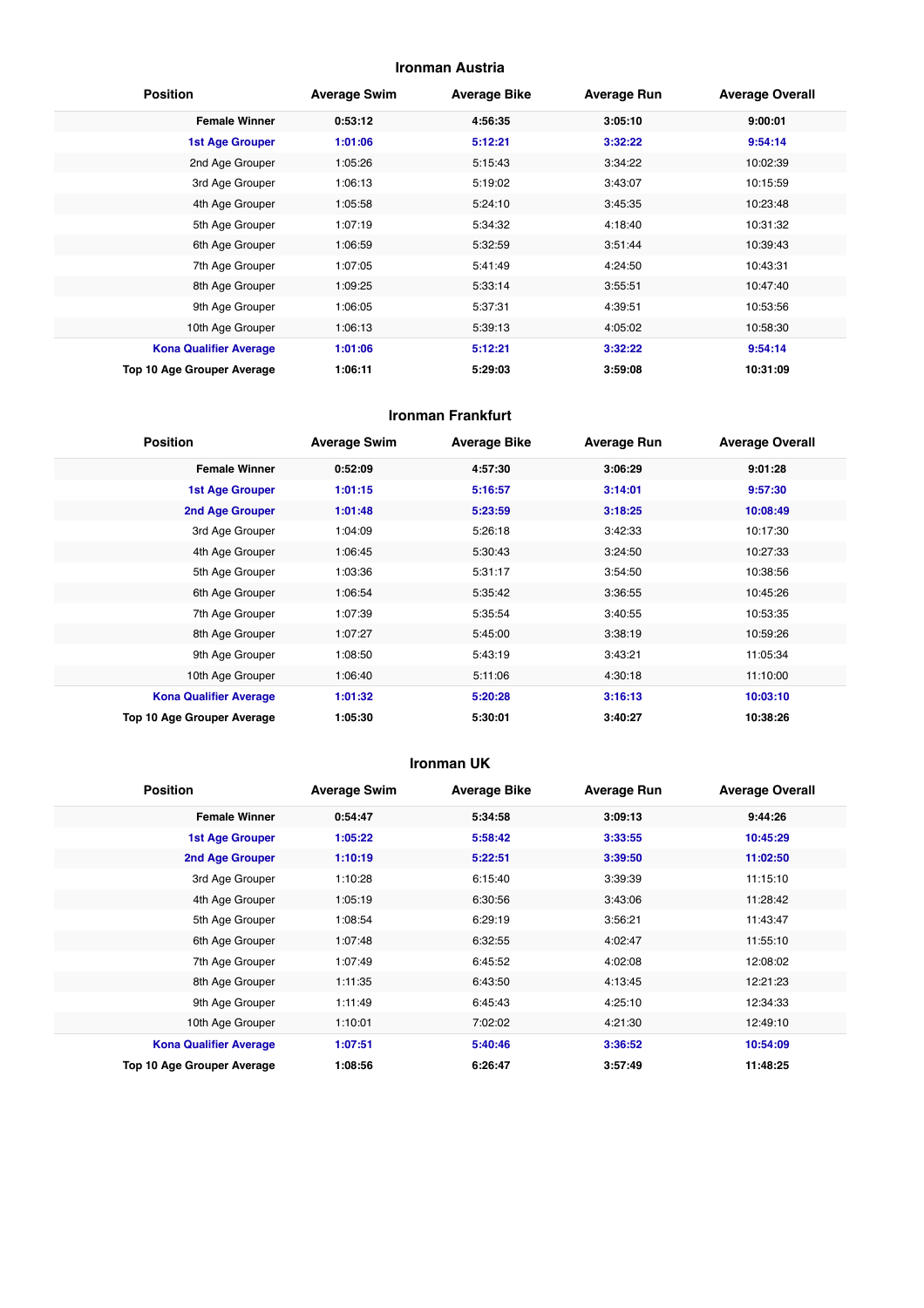#### **Ironman Lake Placid**

| <b>Position</b>               | <b>Average Swim</b> | <b>Average Bike</b> | <b>Average Run</b> | <b>Average Overall</b> |
|-------------------------------|---------------------|---------------------|--------------------|------------------------|
| <b>Female Winner</b>          | 0:58:19             | 5:19:59             | 3:16:59            | 9:40:45                |
| <b>1st Age Grouper</b>        | 0:55:31             | 5:43:43             | 3:37:53            | 10:27:30               |
| 2nd Age Grouper               | 0:58:23             | 5:49:45             | 3:42:21            | 10:40:20               |
| 3rd Age Grouper               | 1:05:13             | 5:54:05             | 3:32:50            | 10:50:00               |
| 4th Age Grouper               | 1:01:03             | 5:54:21             | 3:52:53            | 10:59:03               |
| 5th Age Grouper               | 1:04:25             | 6:01:16             | 3:52:30            | 11:06:23               |
| 6th Age Grouper               | 1:03:14             | 6:03:43             | 3:50:40            | 11:10:26               |
| 7th Age Grouper               | 1:03:41             | 6:10:26             | 3:43:07            | 11:16:33               |
| 8th Age Grouper               | 1:03:11             | 6:05:25             | 4:01:27            | 11:21:58               |
| 9th Age Grouper               | 1:03:31             | 6:06:17             | 4:04:36            | 11:25:51               |
| 10th Age Grouper              | 1:06:39             | 6:04:39             | 4:05:15            | 11:29:54               |
| <b>Kona Qualifier Average</b> | 0:56:57             | 5:46:44             | 3:40:07            | 10:33:55               |
| Top 10 Age Grouper Average    | 1:02:29             | 5:59:22             | 3:50:21            | 11:04:48               |

#### **Ironman Switzerland**

| <b>Position</b>               | <b>Average Swim</b> | <b>Average Bike</b> | <b>Average Run</b> | <b>Average Overall</b> |
|-------------------------------|---------------------|---------------------|--------------------|------------------------|
| <b>Female Winner</b>          | 0:58:45             | 5:00:37             | 3:13:43            | 9:16:24                |
| <b>1st Age Grouper</b>        | 1:04:42             | 5:19:41             | 3:26:10            | 9:54:58                |
| 2nd Age Grouper               | 1:06:59             | 5:25:57             | 3:32:21            | 10:10:11               |
| 3rd Age Grouper               | 1:09:45             | 5:31:11             | 3:44:07            | 10:29:39               |
| 4th Age Grouper               | 1:07:35             | 5:34:24             | 3:48:30            | 10:35:18               |
| 5th Age Grouper               | 1:05:49             | 5:38:46             | 3:48:07            | 10:37:31               |
| 6th Age Grouper               | 1:07:40             | 5:44:25             | 3:51:32            | 10:49:10               |
| 7th Age Grouper               | 1:07:59             | 5:42:50             | 3:58:42            | 10:55:13               |
| 8th Age Grouper               | 1:11:23             | 5:44:34             | 3:58:28            | 11:00:50               |
| 9th Age Grouper               | 1:15:44             | 5:47:13             | 3:54:55            | 11:04:24               |
| 10th Age Grouper              | 1:12:19             | 5:51:39             | 4:00:21            | 11:10:12               |
| <b>Kona Qualifier Average</b> | 1:04:42             | 5:19:41             | 3:26:10            | 9:54:58                |
| Top 10 Age Grouper Average    | 1:09:00             | 5:38:04             | 3:48:19            | 10:40:45               |

#### **Ironman Canada**

| <b>Position</b>               | <b>Average Swim</b> | <b>Average Bike</b> | <b>Average Run</b> | <b>Average Overall</b> |
|-------------------------------|---------------------|---------------------|--------------------|------------------------|
| <b>Female Winner</b>          | 0:56:18             | 5:11:00             | 3:17:27            | 9:28:52                |
| <b>1st Age Grouper</b>        | 1:02:45             | 5:38:56             | 3:29:54            | 10:17:27               |
| 2nd Age Grouper               | 1:06:10             | 5:39:30             | 3:41:10            | 10:32:50               |
| 3rd Age Grouper               | 1:08:13             | 5:37:15             | 3:48:27            | 10:39:33               |
| 4th Age Grouper               | 1:07:04             | 5:42:52             | 3:47:58            | 10:44:06               |
| 5th Age Grouper               | 1:06:48             | 5:40:26             | 3:57:40            | 10:51:27               |
| 6th Age Grouper               | 1:05:19             | 5:51:37             | 3:58:21            | 11:01:09               |
| 7th Age Grouper               | 1:08:19             | 5:48:04             | 4:01:39            | 11:05:37               |
| 8th Age Grouper               | 1:09:59             | 5:53:32             | 4:00:15            | 11:10:42               |
| 9th Age Grouper               | 1:05:48             | 5:53:27             | 4:07:35            | 11:13:34               |
| 10th Age Grouper              | 1:08:20             | 5:53:09             | 4:08:55            | 11:16:49               |
| <b>Kona Qualifier Average</b> | 1:04:28             | 5:39:13             | 3:35:32            | 10:25:08               |
| Top 10 Age Grouper Average    | 1:06:52             | 5:45:53             | 3:54:11            | 10:53:19               |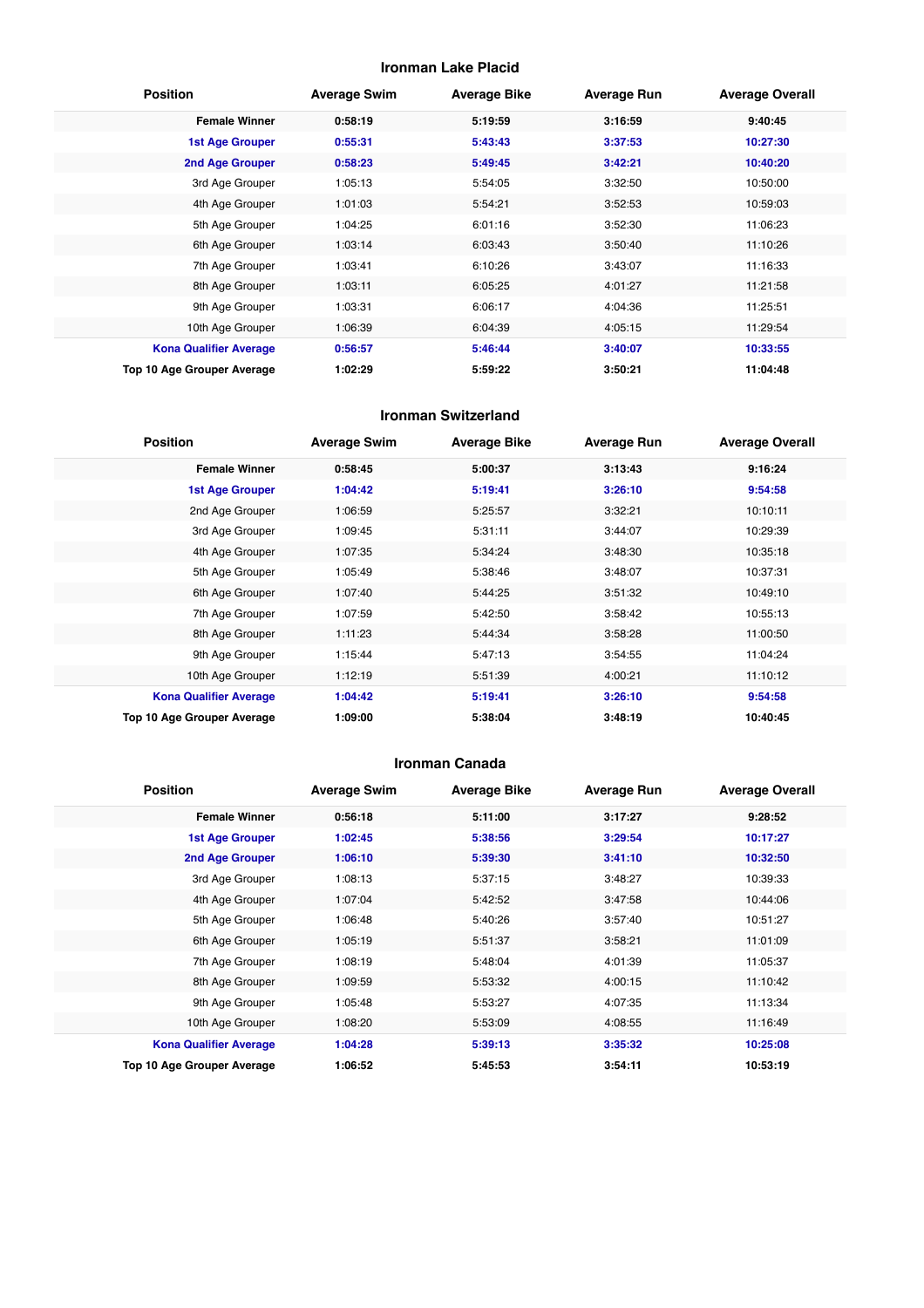#### **Ironman Maastricht-Limburg**

| <b>Position</b>               | <b>Average Swim</b> | <b>Average Bike</b> | <b>Average Run</b> | <b>Average Overall</b> |
|-------------------------------|---------------------|---------------------|--------------------|------------------------|
| <b>Female Winner</b>          | 0:56:26             | 5:16:10             | 3:21:17            | 9:39:24                |
| <b>1st Age Grouper</b>        | 1:12:31             | 5:38:52             | 3:29:20            | 10:28:05               |
| 2nd Age Grouper               | 1:07:30             | 5:55:08             | 3:45:45            | 10:57:40               |
| 3rd Age Grouper               | 1:00:01             | 5:58:59             | 3:50:56            | 10:58:04               |
| 4th Age Grouper               | 0:55:08             | 5:52:41             | 4:04:16            | 10:58:48               |
| 5th Age Grouper               | 1:11:19             | 5:41:37             | 4:01:15            | 11:04:11               |
| 6th Age Grouper               | 1:08:31             | 5:47:25             | 4:13:21            | 11:18:05               |
| 7th Age Grouper               | 1:02:39             | 5:54:59             | 4:21:39            | 11:27:43               |
| 8th Age Grouper               | 1:16:31             | 6:32:15             | 4:12:35            | 12:17:29               |
| 9th Age Grouper               | 1:13:57             | 6:24:42             | 4:48:53            | 12:37:02               |
| 10th Age Grouper              | 1:18:38             | 7:14:25             | 5:01:56            | 13:51:40               |
| <b>Kona Qualifier Average</b> | 1:12:31             | 5:38:52             | 3:29:20            | 10:28:05               |
| Top 10 Age Grouper Average    | 1:08:40             | 6:06:06             | 4:10:59            | 11:35:52               |

#### **Ironman Boulder**

| <b>Position</b>               | <b>Average Swim</b> | <b>Average Bike</b> | <b>Average Run</b> | <b>Average Overall</b> |
|-------------------------------|---------------------|---------------------|--------------------|------------------------|
| <b>Female Winner</b>          | 1:05:01             | 4:56:46             | 3:27:02            | 9:36:47                |
| <b>1st Age Grouper</b>        | 1:11:21             | 5:10:28             | 3:49:03            | 10:18:46               |
| 2nd Age Grouper               | 1:12:07             | 5:12:00             | 4:00:02            | 10:33:14               |
| 3rd Age Grouper               | 1:12:41             | 5:30:24             | 4:13:32            | 11:05:25               |
| 4th Age Grouper               | 1:31:14             | 5:27:45             | 3:56:24            | 11:07:49               |
| 5th Age Grouper               | 1:08:58             | 5:32:29             | 4:22:58            | 11:12:32               |
| 6th Age Grouper               | 1:03:30             | 5:31:58             | 4:31:29            | 11:16:05               |
| 7th Age Grouper               | 1:17:40             | 5:35:27             | 4:21:51            | 11:27:11               |
| 8th Age Grouper               | 1:09:57             | 5:33:24             | 4:33:42            | 11:27:46               |
| 9th Age Grouper               | 1:13:25             | 5:56:32             | 4:13:24            | 11:34:13               |
| 10th Age Grouper              | 1:16:26             | 5:58:01             | 4:08:13            | 11:36:38               |
| <b>Kona Qualifier Average</b> | 1:11:44             | 5:11:14             | 3:54:33            | 10:26:00               |
| Top 10 Age Grouper Average    | 1:13:44             | 5:32:50             | 4:13:04            | 11:09:58               |

#### **Ironman Sweden**

| <b>Position</b>               | <b>Average Swim</b> | <b>Average Bike</b> | <b>Average Run</b> | <b>Average Overall</b> |
|-------------------------------|---------------------|---------------------|--------------------|------------------------|
| <b>Female Winner</b>          | 0:55:01             | 4:54:58             | 3:10:40            | 9:04:11                |
| <b>1st Age Grouper</b>        | 1:07:28             | 5:23:51             | 3:28:02            | 10:05:23               |
| 2nd Age Grouper               | 1:08:30             | 5:27:28             | 3:33:00            | 10:13:59               |
| 3rd Age Grouper               | 1:06:33             | 5:37:13             | 3:37:42            | 10:27:24               |
| 4th Age Grouper               | 1:07:26             | 5:28:51             | 3:50:38            | 10:32:23               |
| 5th Age Grouper               | 1:13:29             | 5:38:20             | 3:43:26            | 10:42:30               |
| 6th Age Grouper               | 1:13:31             | 5:46:02             | 3:41:56            | 10:49:05               |
| 7th Age Grouper               | 1:17:36             | 5:41:04             | 3:53:32            | 10:59:19               |
| 8th Age Grouper               | 1:15:52             | 5:40:48             | 4:00:33            | 11:04:41               |
| 9th Age Grouper               | 1:16:23             | 5:42:21             | 4:03:36            | 11:10:19               |
| 10th Age Grouper              | 1:15:58             | 5:45:35             | 4:04:52            | 11:14:13               |
| <b>Kona Qualifier Average</b> | 1:07:59             | 5:25:39             | 3:30:31            | 10:09:41               |
| Top 10 Age Grouper Average    | 1:12:17             | 5:37:09             | 3:47:43            | 10:43:55               |